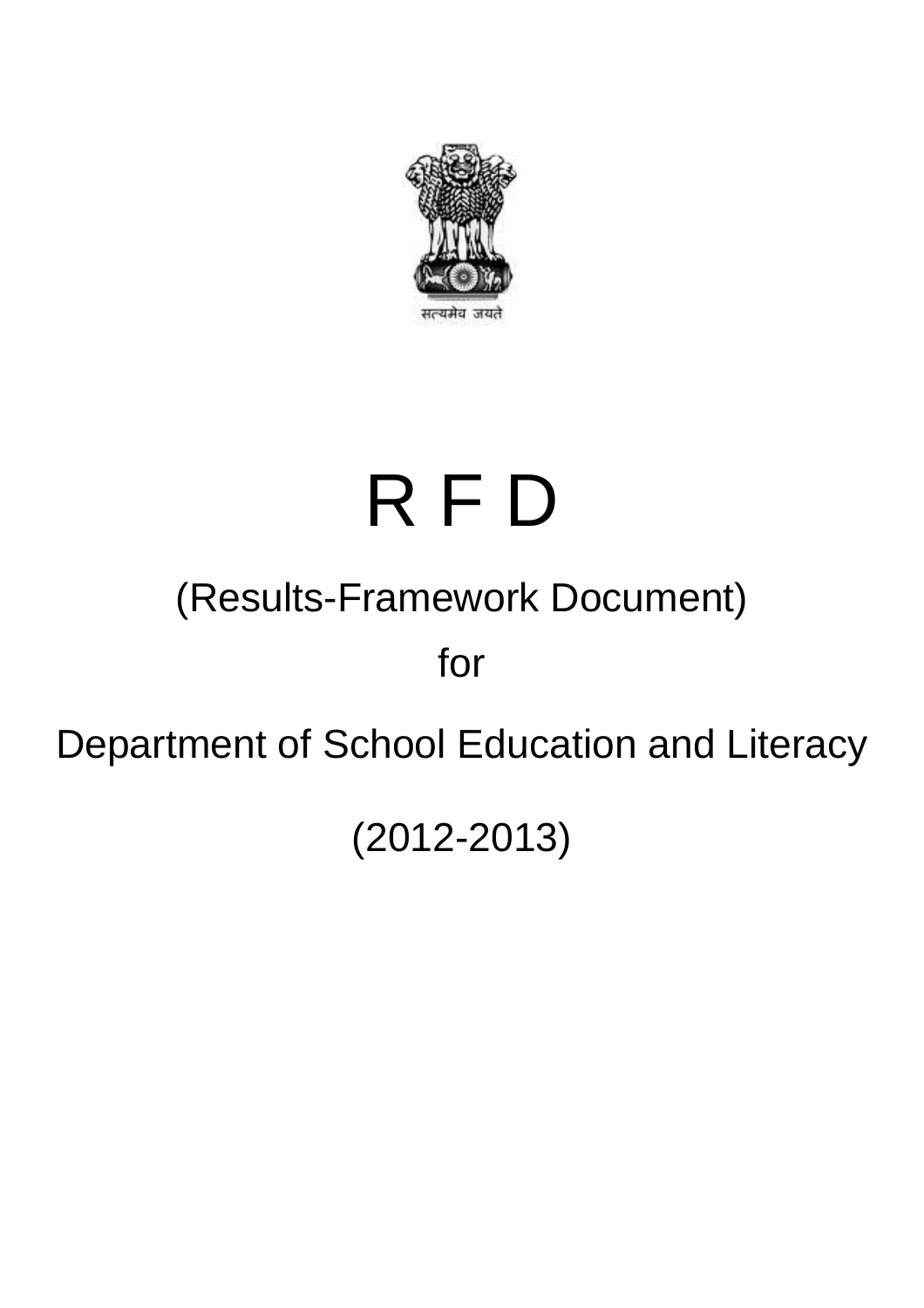# Section 1: Vision, Mission, Objectives and Functions

#### Vision

To ensure education of equitable quality for all to fully harness the nation's human potential.

#### Mission

1. Reinforce the national and integrative character of education in partnership with States/UTs.

2. Improve quality and standards of school education and literacy towards building a society committed to Constitutional values.

3. Provide free and compulsory quality education to all children at elementary level as envisaged under the RTE Act, 2009.

- 4. Universalise opportunities for quality secondary education.
- 5. Establish a fully literate society.

#### **Objective**

- 1 Access: Expansion of quality school and adult education
- 2 Equity: Inclusion of disadvantaged groups and weaker sections
- 3 Quality: Improving standards of education
- 4 Formulating policy and carrying out institutional and systemic reforms

#### **Functions**

- To formulate and implement policies and programmes for elementary education, secondary education, literacy and continuing education for adults 1
- 2 To set up programmatic structures for administration, fund devolution and monitoring of schemes and programmes of the Department
- To develop mechanisms for coordination, consultation and monitoring of performance of the State/UT Governments in respect of the various programmes and schemes of the Department 3
- 4 To fulfil international commitments relating to Education For All (EFA) and Millennium Development Goals (MDG)
- To monitor the functioning of subordinate/autonomous bodies/organizations: Directorate of Adult Education, Kendriya Vidyalaya Sangathan, Navodaya Vidyalaya Samiti, Central Board of Secondary Education, National Institute of Open Schooling, Central Tibetan School Administration, National Council for Teacher Education, National Bal Bhawan and the National Council for Educational Research and Training 5
- 6 Entering into RFD with above mentioned organizations.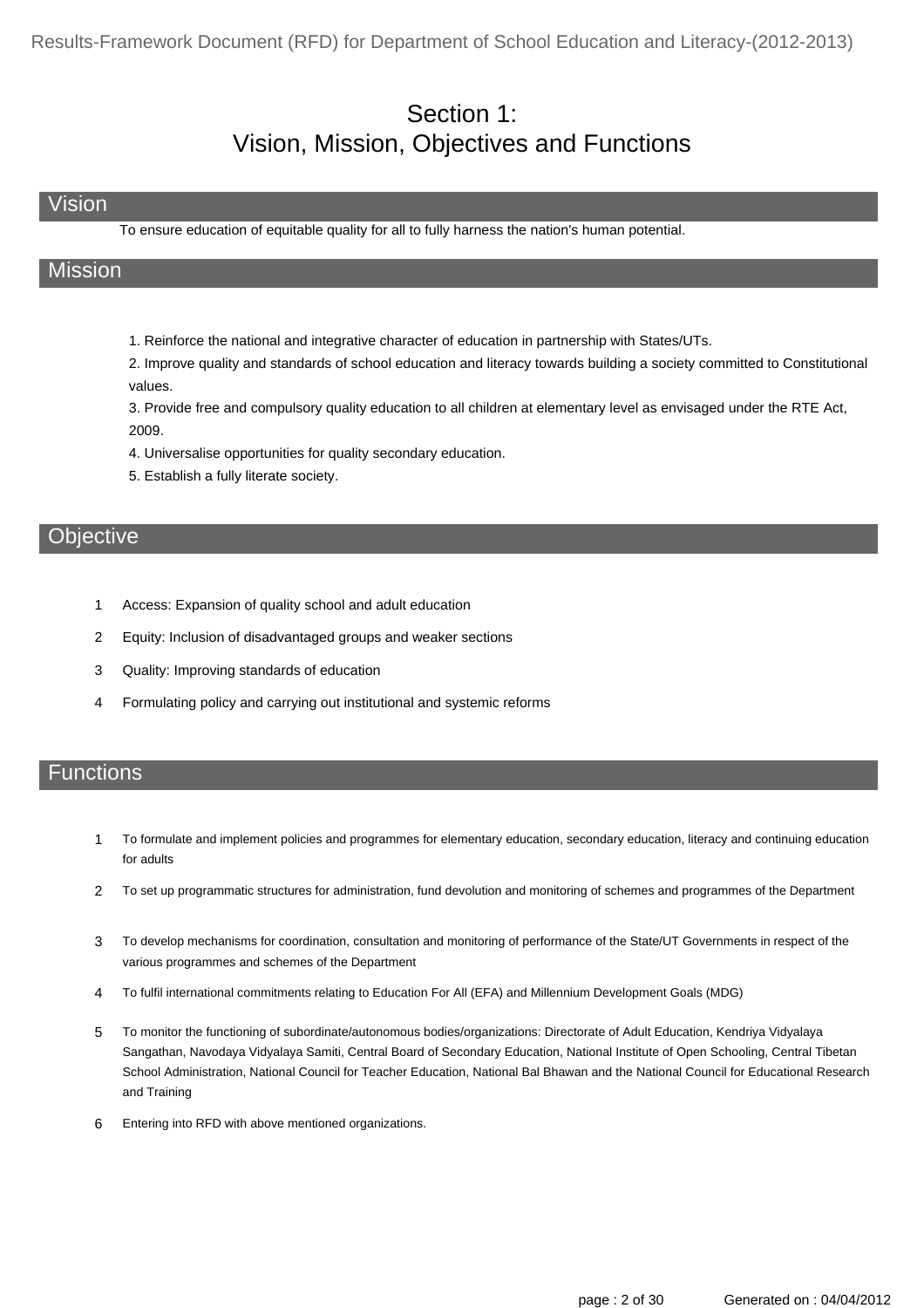|                                                                |        |                                                                             |         |                                                                                  |                   |        |            |                                             | Target / Criteria Value |        |        |  |
|----------------------------------------------------------------|--------|-----------------------------------------------------------------------------|---------|----------------------------------------------------------------------------------|-------------------|--------|------------|---------------------------------------------|-------------------------|--------|--------|--|
| <b>Objective</b>                                               | Weight | Action                                                                      |         | <b>Success</b><br>Indicator                                                      | Unit              | Weight | Excellent  | Very Good                                   | Good                    | Fair   | Poor   |  |
|                                                                |        |                                                                             |         |                                                                                  |                   |        | 100%       | 90%                                         | 80%                     | 70%    | 60%    |  |
| [1] Access: Expansion of quality school and<br>adult education | 20.00  | Construction of schools/<br>[1.1]<br>centres                                | [1.1.1] | Construction of<br>primary schools                                               | INo.              | 2.00   | 2200       | 2000                                        | 1800                    | 1600   | 1500   |  |
|                                                                |        |                                                                             |         | [1.1.2] Construction of<br>upper primary<br>schools                              | No.               | 3.00   | 2500       | 2200                                        | 2100                    | 2000   | 1900   |  |
|                                                                |        |                                                                             |         | $[1.1.3]$ Opening of<br>approved new<br>secondary schools                        | lNo.              | 2.00   | 3000       | 2700                                        | 2400                    | 2100   | 1800   |  |
|                                                                |        | [1.2] Opening / upgradation of<br><b>Adult Education Centres</b>            | [1.2.1] | Setting up of new<br>Adult Education<br>Centres                                  | No.               | 1.00   | 30000      | 28000                                       | 26000                   | 18000  | 16000  |  |
|                                                                |        | [1.3] Starting of adult literacy<br>classes                                 | [1.3.1] | Starting of classes<br>by September 2012                                         | No. of<br>batches | 1.00   | 800000     | 720000                                      | 640000                  | 560000 | 480000 |  |
|                                                                |        | [1.4] Operationalisation of<br>equivalency programme                        |         | [1.4.1] Formulation of<br>quidelines for<br>equivalency<br>programme             | Date              | 1.00   | 30/06/2012 | 31/07/2012 31/08/2012 30/09/2012 31/10/2012 |                         |        |        |  |
|                                                                |        | [1.5] Environment Building and<br>Advocacy for Adult<br>Education           | [1.5.1] | Coverage of districts<br>under National Level districts<br>Campaign              | No. of            | 2.00   | 200        | 180                                         | 160                     | 140    | 120    |  |
|                                                                |        | [1.6] Improvement of<br>infrastructure                                      | [1.6.1] | Construction of<br>additional<br>classrooms<br>(elementary)                      | No.               | 2.00   | 150000     | 140000                                      | 130000                  | 120000 | 110000 |  |
|                                                                |        |                                                                             |         | [1.6.2] Construction of<br>Kitchen-cum-stores<br>in Elementary<br><b>Schools</b> | No.               | 2.00   | 80000      | 76800                                       | 68800                   | 60800  | 52800  |  |
|                                                                |        |                                                                             |         | [1.6.3] Procurement of<br>Kitchen devices in<br>elementary schools               | No.               | 2.00   | 70000      | 60200                                       | 53200                   | 46200  | 45500  |  |
|                                                                |        | Approval for establishment<br>[1.7]<br>of teacher education<br>institutions | [1.7.1] | Approval for: DIETs<br>in 25 newly created<br>Districts.                         | Date              | 0.50   | 31/12/2012 | 10/01/2013 20/01/2013 31/01/2013 10/02/2013 |                         |        |        |  |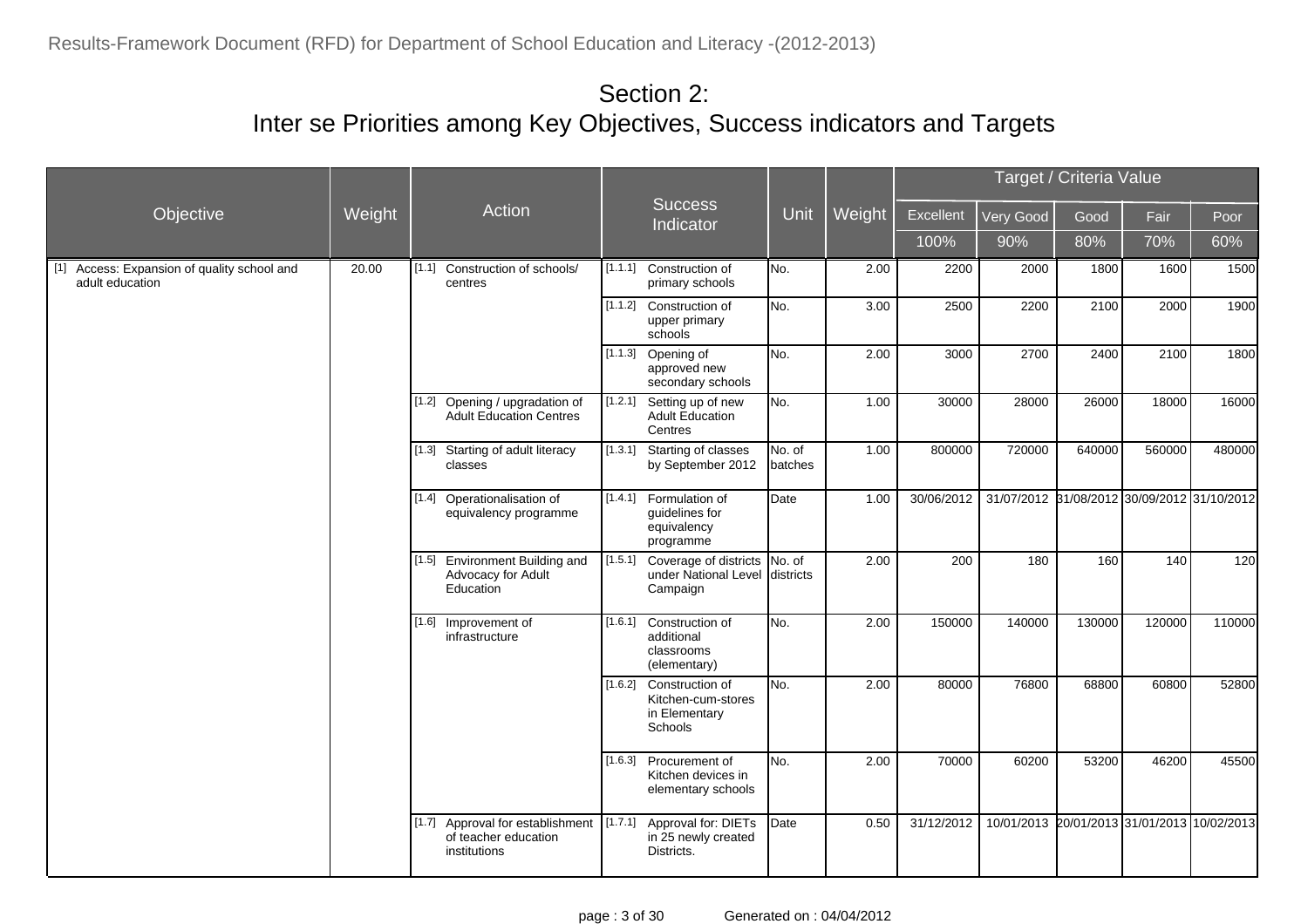|                                                                      |        |                                              |         |                                                                                                                       |                                              |        |            | Target / Criteria Value                     |      |      |      |
|----------------------------------------------------------------------|--------|----------------------------------------------|---------|-----------------------------------------------------------------------------------------------------------------------|----------------------------------------------|--------|------------|---------------------------------------------|------|------|------|
| Objective                                                            | Weight | Action                                       |         | <b>Success</b><br>Indicator                                                                                           | Unit                                         | Weight | Excellent  | Very Good                                   | Good | Fair | Poor |
|                                                                      |        |                                              |         |                                                                                                                       |                                              |        | 100%       | 90%                                         | 80%  | 70%  | 60%  |
|                                                                      |        |                                              |         | [1.7.2] Upgradation of 15<br>DRCs into DIETs                                                                          | Date                                         | 0.50   | 31/12/2012 | 10/01/2013 20/01/2013 31/01/2013 10/02/2013 |      |      |      |
|                                                                      |        |                                              |         | $[1.7.3]$ Upgradation of 15<br>existing secondary<br>teacher education<br>institutions into<br><b>CTE<sub>s</sub></b> | <b>D</b> ate                                 | 0.50   | 31/12/2012 | 10/01/2013 20/01/2013 31/01/2013 10/02/2013 |      |      |      |
|                                                                      |        |                                              |         | [1.7.4] Upgradation of 10<br>departments of<br>education in<br>Universities into<br><b>IASEs</b>                      | Date                                         | 0.50   | 31/12/2012 | 10/01/2013 20/01/2013 31/01/2013 10/02/2013 |      |      |      |
| [2] Equity: Inclusion of disadvantaged groups<br>and weaker sections | 18.50  | [2.1] Girls' Education                       | [2.1.1] | Girls enrolled in<br>KGBV against total<br>KGBV capacity (old)                                                        | %                                            | 1.50   | 100        | 90                                          | 85   | 80   | 75   |
|                                                                      |        |                                              |         | [2.1.2] Girls enrolled in<br>KGBV against total<br><b>KGBV</b> capacity<br>(new)                                      | %                                            | 1.00   | 70         | 65                                          | 60   | 57.5 | 55   |
|                                                                      |        |                                              |         | [2.1.3] Approval of girls<br>hostels at secondary<br>level                                                            | No. of<br>hostels                            | 1.00   | 150        | 125                                         | 100  | 75   | 65   |
|                                                                      |        |                                              |         | [2.1.4] Opening of<br>approved Girls'<br>Hostels Completed<br>at secondary level                                      | No. of<br>hostels                            | 1.00   | 350        | 300                                         | 250  | 200  | 175  |
|                                                                      |        | [2.2] Support to disadvantaged<br>population |         | [2.2.1] Share of SC children  % of<br>enrolled in<br>elementary schools                                               | school<br>enrollme<br>nt                     | 1.00   | 19.9       | 19.8                                        | 19.7 | 19.6 | 19.5 |
|                                                                      |        |                                              |         | [2.2.2] Share of ST children<br>enrolled in<br>elementary schools                                                     | $\frac{9}{6}$ of<br>school<br>enrollme<br>nt | 1.00   | 10.9       | 10.8                                        | 10.7 | 10.6 | 10.5 |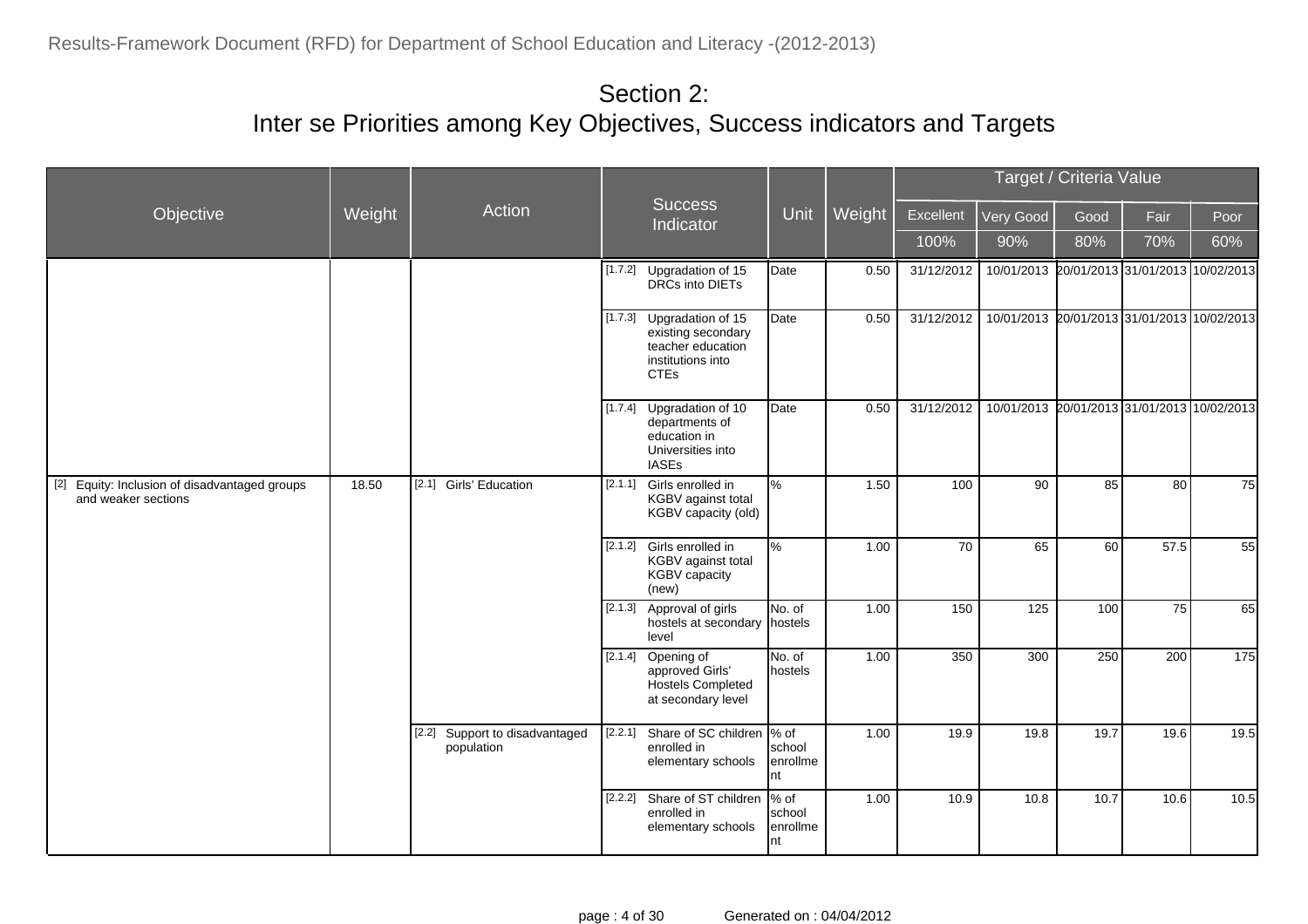|                                               |        |                                                                                 |         |                                                                                                                                     |                                   |        |                |                                             | Target / Criteria Value |       |       |
|-----------------------------------------------|--------|---------------------------------------------------------------------------------|---------|-------------------------------------------------------------------------------------------------------------------------------------|-----------------------------------|--------|----------------|---------------------------------------------|-------------------------|-------|-------|
| Objective                                     | Weight | Action                                                                          |         | <b>Success</b><br>Indicator                                                                                                         | Unit                              | Weight | Excellent      | Very Good                                   | Good                    | Fair  | Poor  |
|                                               |        |                                                                                 |         |                                                                                                                                     |                                   |        | 100%           | 90%                                         | 80%                     | 70%   | 60%   |
|                                               |        | [2.3] Provision of Mid Day Meal<br>to schools                                   |         | [2.3.1] Sanction of funds to<br>State/UT<br>Governments                                                                             | Rs. in<br>crores                  | 2.00   | 10500          | 10000                                       | 8200                    | 7200  | 7000  |
|                                               |        | [2.4] Inclusive education for<br>children with special needs                    |         | [2.4.1] Coverage of children<br>with special needs<br>studying in Govt. &<br>Govt. aided<br>secondary & higher<br>secondary schools | No. of<br>children                | 2.00   | 70000          | 60000                                       | 50000                   | 40000 | 30000 |
|                                               |        | [2.5] Establishment of 40 BITEs<br>in SC/ST/Minority<br>concentration districts |         | [2.5.1] Approval for<br>establishment of 40<br><b>BITEs</b>                                                                         | Date                              | 2.00   | 31/12/2012     | 10/01/2013 20/01/2013 31/01/2013 10/02/2013 |                         |       |       |
|                                               |        | [2.6] Increased coverage under<br>Saakshar Bharat                               | [2.6.1] | Operationalisation of<br>programme in<br>additional districts                                                                       | No. of<br>additiona<br>districts  | 2.00   | 40             | 30                                          | $\overline{25}$         | 20    | 15    |
|                                               |        |                                                                                 |         | [2.6.2] Survey and<br>identification of<br>potential adult<br>learners                                                              | No. of<br>llearners<br>(in crore) | 2.00   | $\overline{2}$ | 1.8                                         | 1.6                     | 1.4   | 1.2   |
|                                               |        | [2.7] Skill Development                                                         |         | [2.7.1] Coverage of<br>learners under skill<br>development<br>programme                                                             | No. of<br>learners<br>(in lakh)   | 2.00   | 3              | 2.7                                         | 2.4                     | 2.1   | 1.8   |
| [3] Quality: Improving standards of education | 24.50  | [3.1] Additional teachers at<br>elementary level                                |         | [3.1.1] Recruitment of<br>Teachers under<br><b>SSA</b>                                                                              | INo.                              | 2.00   | 150000         | 130000                                      | 110000                  | 90000 | 75000 |
|                                               |        | [3.2] Teacher Training                                                          | [3.2.1] | Development of<br>modules for training<br>of teacher educators                                                                      | Date                              | 2.00   | 31/12/2012     | 10/01/2013 20/01/2013 31/01/2013 10/02/2013 |                         |       |       |
|                                               |        | [3.3] In-service teacher training                                               |         | [3.3.1] Elementary teachers<br>to be trained                                                                                        | No. (in<br>lakhs)                 | 2.00   | 40             | 35                                          | $\overline{32}$         | 30    | 28    |
|                                               |        |                                                                                 |         | [3.3.2] Secondary teachers<br>to be trained                                                                                         | No. (in<br>llakhs)                | 2.00   | 5.00           | 4.50                                        | 4.00                    | 3.50  | 3.00  |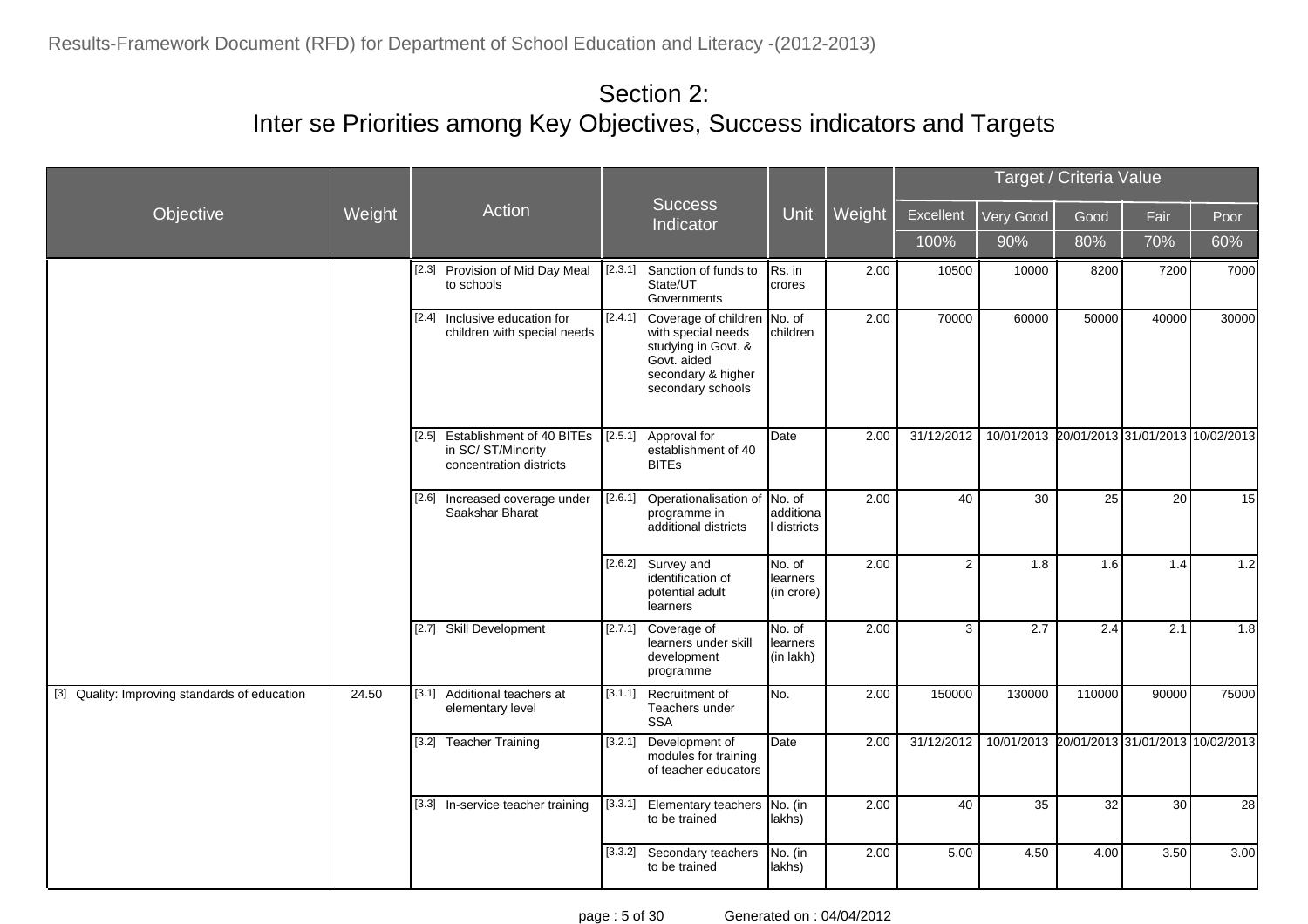|           |        |                                                                                                          |         |                                                                                                         |                                                |        |                  |            | Target / Criteria Value |                                  |       |
|-----------|--------|----------------------------------------------------------------------------------------------------------|---------|---------------------------------------------------------------------------------------------------------|------------------------------------------------|--------|------------------|------------|-------------------------|----------------------------------|-------|
| Objective | Weight | Action                                                                                                   |         | <b>Success</b><br>Indicator                                                                             | Unit                                           | Weight | Excellent        | Very Good  | Good                    | Fair                             | Poor  |
|           |        |                                                                                                          |         |                                                                                                         |                                                |        | 100%             | 90%        | 80%                     | 70%                              | 60%   |
|           |        |                                                                                                          |         |                                                                                                         |                                                |        |                  |            |                         |                                  |       |
|           |        |                                                                                                          |         | [3.3.3] Training of<br>Principals and Head<br>Masters of<br>secondary schools                           | No. of<br>Principal<br>s/Head<br>Masters       | 2.00   | 30000            | 27000      | 24000                   | 21000                            | 18000 |
|           |        |                                                                                                          |         | [3.3.4] Training of CBSE<br>teachers in<br>Continuous and<br>Comprehensive<br><b>Evaluation methods</b> | No. of<br>teachers                             | 2.00   | 55000            | 50000      | 40000                   | 35000                            | 30000 |
|           |        | [3.4] Training of Resource<br>Persons/Master Trainers<br>and Volunteer Teachers<br>under Saakshar Bharat | [3.4.1] | Training of key<br>resource persons /<br>Master Trainers                                                | No.                                            | 2.00   | 30000            | 27000      | 24000                   | 21000                            | 18000 |
|           |        |                                                                                                          |         | [3.4.2] Training of Voluntary Number<br>Teachers                                                        | in lakh                                        | 1.00   | 1.50             | 1.35       | 1.20                    | 1.05                             | 0.90  |
|           |        | [3.5] Upgrading Adult Education<br>Centres (AECs)                                                        | [3.5.1] | Sanction of Model<br><b>AECs</b>                                                                        | <b>Number</b>                                  | 1.00   | 500              | 450        | 400                     | 350                              | 300   |
|           |        | [3.6] Assessment of Learners<br>under Saakshar Bharat                                                    |         | [3.6.1] Third round of<br>assessment of<br>learners, August 31,<br>2012                                 | Number<br>lof.<br>districts                    | 1.00   | 250              | 225        | 200                     | 175                              | 150   |
|           |        |                                                                                                          | [3.6.2] | Fourth round of<br>assessment of<br>learners, March 31,<br>2013                                         | Number<br>lof<br>districts                     | 1.00   | 300              | 250        | 225                     | 200                              | 175   |
|           |        | [3.7] Skill Development                                                                                  | [3.7.1] | Development/<br>revision of<br>Curriculum                                                               | No. of<br>courses                              | 0.50   | 10 <sup>10</sup> | 9          | 8                       | $\overline{7}$                   | 6     |
|           |        |                                                                                                          |         | [3.7.2] Certification of<br>learners                                                                    | Date of<br>completi<br>on of<br>assessm<br>ent | 1.00   | 01/03/2013       | 10/03/2013 |                         | 17/03/2013 24/03/2013 31/03/2013 |       |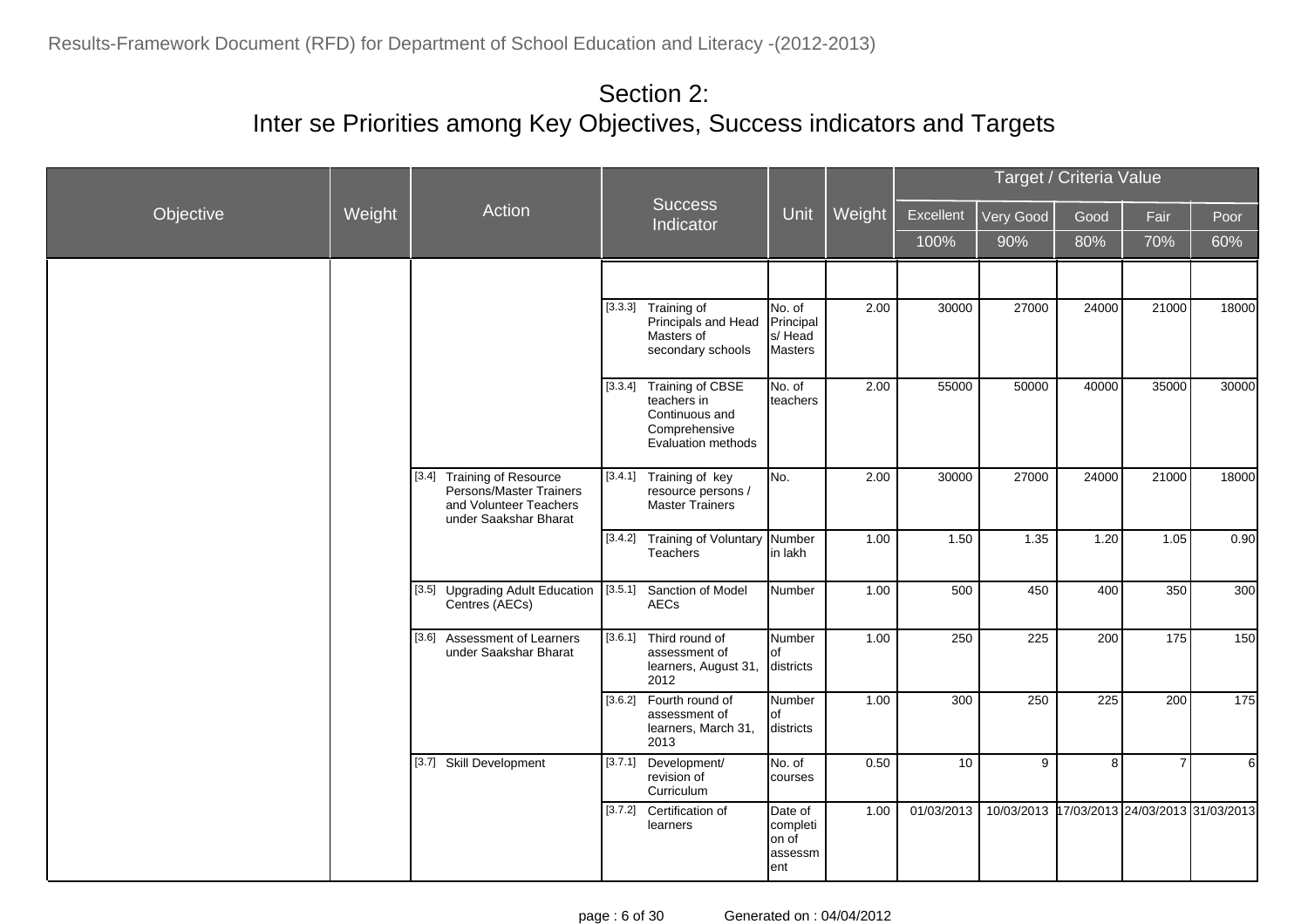|                                                                               |        |                                                                                             |         |                                                                                                                                                            |                          |        |                |                                             | Target / Criteria Value |                |                |
|-------------------------------------------------------------------------------|--------|---------------------------------------------------------------------------------------------|---------|------------------------------------------------------------------------------------------------------------------------------------------------------------|--------------------------|--------|----------------|---------------------------------------------|-------------------------|----------------|----------------|
| Objective                                                                     | Weight | Action                                                                                      |         | <b>Success</b><br>Indicator                                                                                                                                | Unit                     | Weight | Excellent      | Very Good                                   | Good                    | Fair           | Poor           |
|                                                                               |        |                                                                                             |         |                                                                                                                                                            |                          |        | 100%           | 90%                                         | 80%                     | 70%            | 60%            |
|                                                                               |        |                                                                                             | [3.7.3] | Operationalis-ation<br>of Web portal (online<br>approval of annual<br>action plans of<br>JSSs)                                                             | Date                     | 1.00   | 30/06/2012     | 15/07/2012 31/07/2012 15/08/2012 31/08/2012 |                         |                |                |
|                                                                               |        | Opening of Model Schools<br>[3.8]<br>as benchmark of<br>excellence                          | [3.8.1] | Operationalization of No.<br>approved Model<br>Schools                                                                                                     |                          | 2.00   | 750            | 700                                         | 600                     | 500            | 400            |
|                                                                               |        | [3.9] ICT enablement of<br>Secondary Schools                                                |         | [3.9.1] Approval for<br>coverage of schools of                                                                                                             | Number<br>schools        | 2.00   | 5000           | 4500                                        | 4000                    | 3500           | 3000           |
| [4] Formulating policy and carrying out<br>institutional and systemic reforms | 22.00  | Policy: Introducing a unified [4.1.1]<br>[4.1]<br>system of data in<br>elementary education |         | Integrating DISE<br>and SES systems                                                                                                                        | No. of<br>new<br>States  | 2.00   | $\overline{7}$ | 6                                           | $\overline{4}$          | 3 <sup>1</sup> | $\overline{2}$ |
|                                                                               |        | <b>Restructuring Teacher</b><br>[4.2]<br><b>Education Scheme</b>                            |         | [4.2.1] Finalization of<br>guidelines, Annual<br>Work Plan Format<br>and Implementation<br>Framework for the<br>revised Teacher<br><b>Education Scheme</b> | Date                     | 1.00   | 15/05/2012     | 19/05/2012 23/05/2012 27/05/2012 31/05/2012 |                         |                |                |
|                                                                               |        |                                                                                             |         | [4.2.2] TEAB approval for<br>revised teacher<br>education scheme                                                                                           | No. of<br>States         | 1.00   | 15             | 10 <sup>1</sup>                             | 8                       | 5 <sup>1</sup> | 3              |
|                                                                               |        | [4.3] Curriculum Framework for<br><b>Adult Literacy</b>                                     |         | [4.3.1] Approval by CABE                                                                                                                                   | <b>D</b> ate             | 1.00   | 28/02/2013     | 15/03/2013 21/03/2013 25/03/2013 31/03/2013 |                         |                |                |
|                                                                               |        | [4.4.1] Establishing of Banking and [4.4.1]<br>Fund Flow System for<br>Saakshar Bharat      |         | Opening of<br>Subsidiary Bank<br>Accounts                                                                                                                  | Number<br>οf<br>Acciybts | 1.00   | 40000          | 36000                                       | 32000                   | 28000          | 24000          |
|                                                                               |        | Impact Evaluation of<br>$[4.5]$<br>Saakshar Bharat by Third<br>Party                        | [4.5.1] | Submission of report Number<br>to MHRD                                                                                                                     | lof<br>studies           | 1.00   | 4              | 3                                           | 2                       | -1             | $\mathbf 0$    |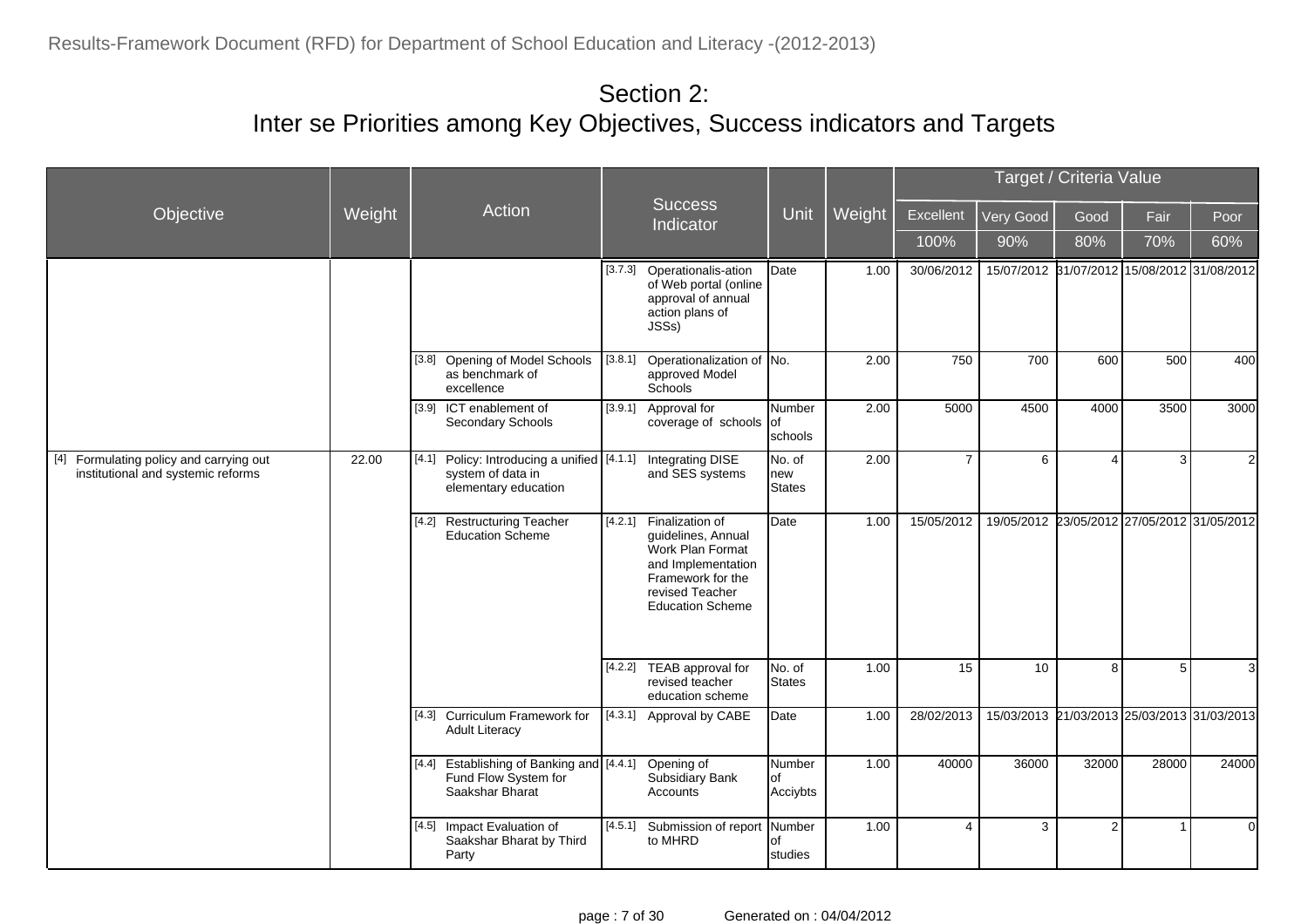|                                         | Action |                                                                                           |                                                                                                          |                          |        |            | Target / Criteria Value                     |      |                |          |
|-----------------------------------------|--------|-------------------------------------------------------------------------------------------|----------------------------------------------------------------------------------------------------------|--------------------------|--------|------------|---------------------------------------------|------|----------------|----------|
| Objective                               | Weight |                                                                                           | <b>Success</b><br>Indicator                                                                              | Unit                     | Weight | Excellent  | Very Good                                   | Good | Fair           | Poor     |
|                                         |        |                                                                                           |                                                                                                          |                          |        | 100%       | 90%                                         | 80%  | 70%            | 60%      |
|                                         |        | [4.6]<br>Setting up of an<br>International Centre for<br>Policy, Research and<br>Training | [4.6.1] Circulation of<br>proposal for EFC                                                               | Date                     | 1.00   | 31/01/2013 | 15/02/2013 28/02/2013 15/03/2013 31/03/2013 |      |                |          |
|                                         |        |                                                                                           | [4.6.2] Determining the<br>scope of work in<br>Afghanistan                                               | <b>D</b> ate             | 1.00   | 31/12/2012 | 15/01/2013 31/01/2013 15/02/2013 28/02/2013 |      |                |          |
|                                         |        | [4.7] Programme Management:<br>Approval of SSA AWP&B<br>2012-13                           | [4.7.1] Completion of PAB<br>meetings of all<br>States/UTs                                               | <b>D</b> ate             | 2.00   | 25/05/2012 | 31/05/2012 10/06/2012 15/06/2012 30/06/2012 |      |                |          |
|                                         |        | [4.8] Approval of MDM AWP&B<br>2012-13                                                    | Completion of PAB<br>[4.8.1]<br>meetings of all<br>States/UTs                                            | <b>D</b> ate             | 2.00   | 31/05/2012 | 15/06/2012 30/06/2012 15/07/2012 30/07/2012 |      |                |          |
|                                         |        | [4.9] Establishing an e-<br>procurement mechanism<br>under RMSA                           | $\overline{[4.9.1]}$ States using e-<br>platform for<br>contracts/bids value<br>of above Rs. 50<br>lakhs | No. of<br><b>S</b> tates | 2.00   | 15         | 10                                          | 8    | 6              |          |
|                                         |        | [4.10] Post Procurement Review                                                            | [4.10.1] States reviewed                                                                                 | INo.                     | 1.00   | 8          | $\overline{7}$                              | 6    | 5              | $\Delta$ |
|                                         |        | [4.11] Review of missions for<br><b>RMSA</b>                                              | [4.11.1] States reviewed                                                                                 | No.                      | 2.00   | 5          | $\overline{4}$                              | 3    | $\overline{2}$ |          |
|                                         |        | [4.12] Review Mission for SSA                                                             | [4.12.1] State reviewed                                                                                  | No.                      | 1.00   | 10         | 9                                           | 8    | $\overline{7}$ | 6        |
|                                         |        | [4.13] Review Missions for MDM                                                            | [4.13.1] States reviewed                                                                                 | INo.                     | 2.00   | 8          | $\overline{7}$                              | 6    | 6              | 5        |
|                                         |        | [4.14] Development of web portal<br>with integration of IVRS for<br><b>MDM</b>            | [4.14.1] Commissioning of<br>web portal with<br>IVRS for use                                             | Date                     | 1.00   | 31/12/2012 | 15/01/2013 31/01/2013 28/02/2013 31/03/2013 |      |                |          |
| Efficient Functioning of the RFD System | 3.00   | Timely submission of Draft for<br>Approval                                                | On-time submission                                                                                       | <b>D</b> ate             | 2.0    | 05/03/2012 | 06/03/2012 07/03/2012 08/03/2012 09/03/2012 |      |                |          |
|                                         |        | Timely submission of Results                                                              | On- time submission                                                                                      | <b>D</b> ate             | 1.0    | 01/05/2012 | 03/05/2012 04/05/2012 05/05/2012 06/05/2012 |      |                |          |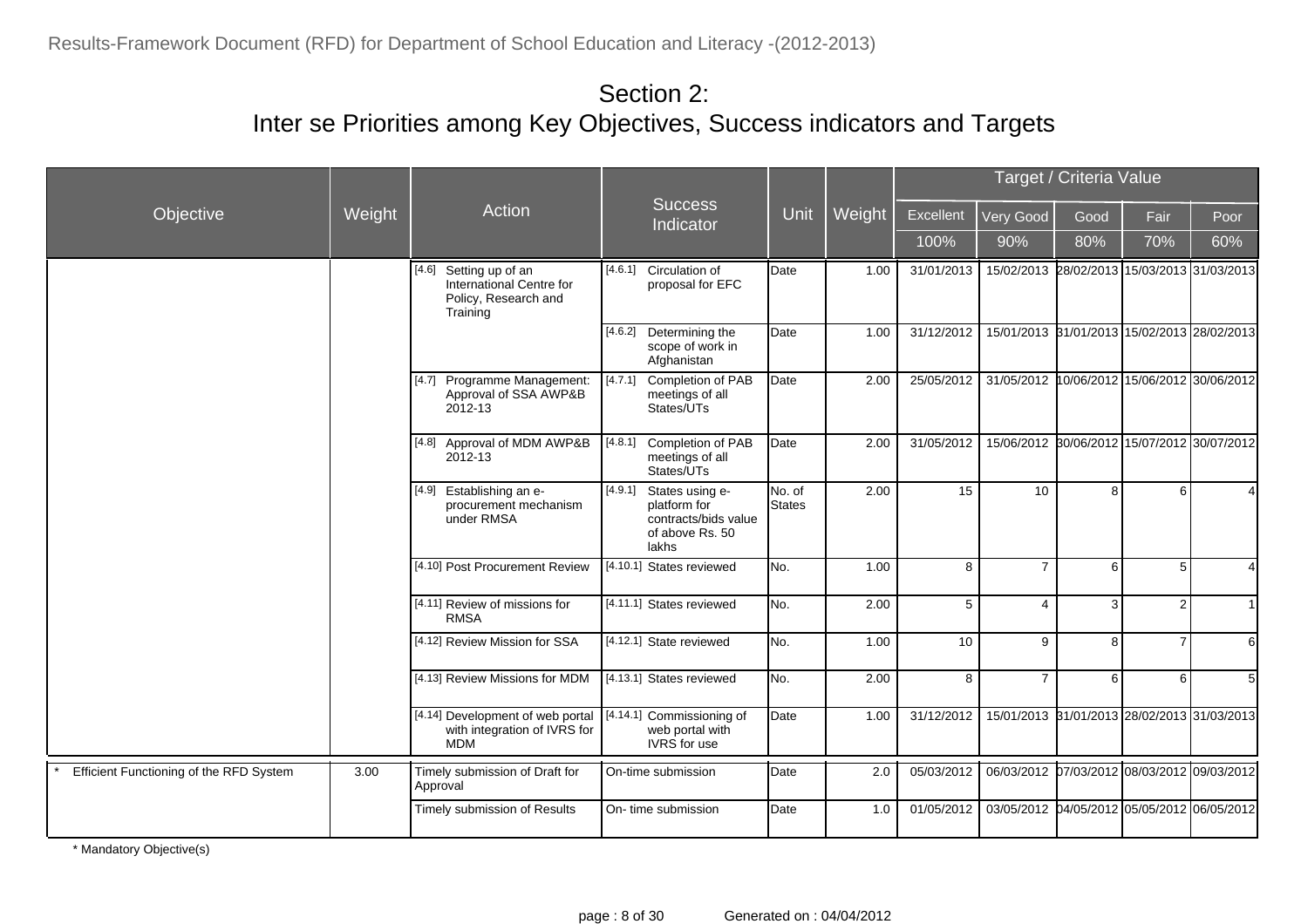|                                                                                                  |        |                                                                                                                  |                                                                                                                                                   |      |        |            |                                             | Target / Criteria Value |      |      |
|--------------------------------------------------------------------------------------------------|--------|------------------------------------------------------------------------------------------------------------------|---------------------------------------------------------------------------------------------------------------------------------------------------|------|--------|------------|---------------------------------------------|-------------------------|------|------|
| Objective                                                                                        | Weight | Action                                                                                                           | <b>Success</b><br>Indicator                                                                                                                       | Unit | Weight | Excellent  | Very Good                                   | Good                    | Fair | Poor |
|                                                                                                  |        |                                                                                                                  |                                                                                                                                                   |      |        | 100%       | 90%                                         | 80%                     | 70%  | 60%  |
| <b>Administrative Reforms</b>                                                                    | 6.00   | Implement mitigating strategies<br>for reducing potential risk of<br>corruption                                  | % of implementation                                                                                                                               | %    | 2.0    | 100        | 95                                          | 90                      | 85   | 80   |
|                                                                                                  |        | Implement ISO 9001 as per the<br>approved action plan                                                            | Area of operations covered                                                                                                                        | %    | 2.0    | 100        | 95                                          | 90                      | 85   | 80   |
|                                                                                                  |        | Identify, design and implement<br>major innovations                                                              | Implementation of identified<br>innovations                                                                                                       | Date | 2.0    | 05/03/2013 | 06/03/2013 07/03/2013 08/03/2013 09/03/2013 |                         |      |      |
| Improving Internal Efficiency /<br>responsiveness / service delivery of Ministry<br>/ Department | 4.00   | Implementation of Sevottam                                                                                       | Independent Audit of<br>Implementation of Citizen's<br>Charter                                                                                    | %    | 2.0    | 100        | 95                                          | 90                      | 85   | 80   |
|                                                                                                  |        |                                                                                                                  | Independent Audit of<br>implementation of public<br>grievance redressal system                                                                    | %    | 2.0    | 100        | 95                                          | 90                      | 85   | 80   |
| Ensuring compliance to the Financial<br><b>Accountability Framework</b>                          | 2.00   | Timely submission of ATNs on<br>Audit paras of C&AG                                                              | Percentage of ATNs<br>submitted within due date (4<br>months) from date of<br>presentation of Report to<br>Parliament by CAG during<br>the year.  | $\%$ | 0.5    | 100        | 90                                          | 80                      | 70   | 60   |
|                                                                                                  |        | Timely submission of ATRs to<br>the PAC Sectt. on PAC Reports.                                                   | Percentage of ATRS<br>submitted within due date (<br>6 months) from date of<br>presentation of Report to<br>Parliament by PAC during<br>the year. | $\%$ | 0.5    | 100        | 90                                          | 80                      | 70   | 60   |
|                                                                                                  |        | Early disposal of pending ATNs<br>on Audit Paras of C&AG Reports<br>presented to Parliament before<br>31.3.2012. | Percentage of outstanding<br>ATNs disposed off during<br>the year.                                                                                | %    | 0.5    | 100        | 90                                          | 80                      | 70   | 60   |
|                                                                                                  |        | Early disposal of pending ATRs<br>on PAC Reports presented to<br>Parliament before 31.3.2012                     | Percentage of outstanding<br>ATRS disposed off during<br>the year.                                                                                | l%   | 0.5    | 100        | 90                                          | 80                      | 70   | 60   |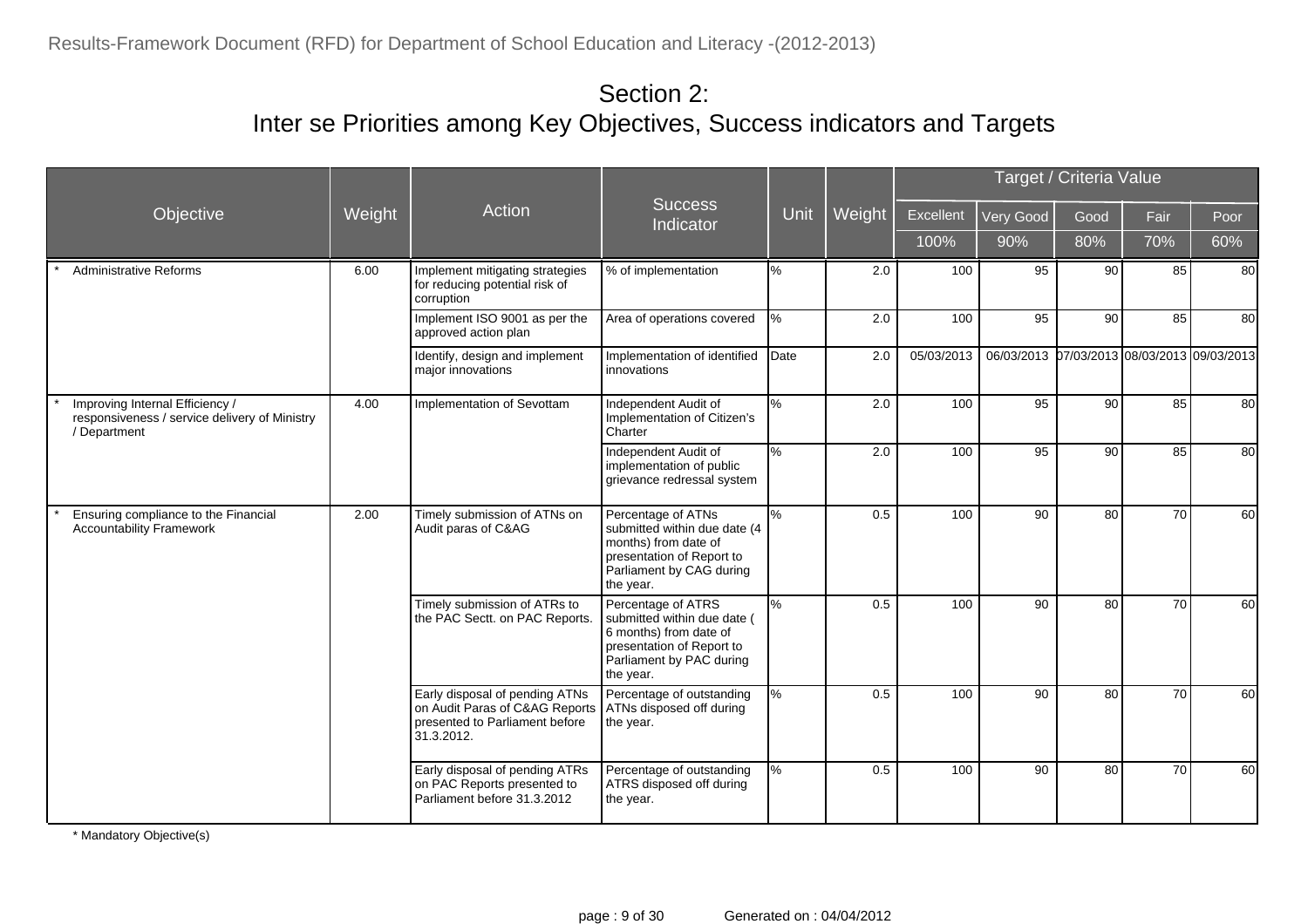| Objective                                                           | Action                                                                   | <b>Success Indicator</b>                                                      | <b>Unit</b>         | <b>Actual Value</b><br>FY 10/11 | FY 11/12 | Actual Value Target Value<br>FY 12/13 | Projected<br>Value for<br>$FY$ 13/14 | Projected<br>Value for<br>FY 14/15 |
|---------------------------------------------------------------------|--------------------------------------------------------------------------|-------------------------------------------------------------------------------|---------------------|---------------------------------|----------|---------------------------------------|--------------------------------------|------------------------------------|
| Access: Expansion of quality school<br>$[1]$<br>and adult education | [1.1] Construction of schools/<br>centres                                | [1.1.1] Construction of primary   No.<br>schools                              |                     | 4000                            | 500      | 2000                                  | 3000                                 | 3000                               |
|                                                                     |                                                                          | [1.1.2] Construction of upper<br>primary schools                              | No.                 | 12000                           | 2000     | 2200                                  | 2500                                 | 2000                               |
|                                                                     |                                                                          | Opening of approved<br>[1.1.3]<br>new secondary<br>schools                    | No.                 | $\sim$                          | $\sim$   | 2700                                  | 750                                  | 750                                |
|                                                                     | [1.2] Opening / upgradation of<br><b>Adult Education Centres</b>         | Setting up of new Adult No.<br>[1.2.1]<br><b>Education Centres</b>            |                     | 100                             | 30000    | 28000                                 | 28000                                | 22000                              |
|                                                                     | [1.3] Starting of adult literacy<br>classes                              | [1.3.1]<br>Starting of classes by<br>September 2012                           | No. of<br>batches   | 60000                           | 80000    | 720000                                | 100000                               | 120000                             |
|                                                                     | [1.4] Operationalisation of<br>equivalency programme                     | [1.4.1] Formulation of<br>guidelines for<br>equivalency<br>programme          | Date                | $\sim$                          | $\sim$   | 31/07/2012                            | $\overline{\phantom{a}}$             | $\sim$ $\sim$                      |
|                                                                     | [1.5] Environment Building<br>and Advocacy for Adult<br>Education        | [1.5.1] Coverage of districts<br>under National Level<br>Campaign             | No. of<br>districts | $\sim$                          | $\sim$   | 180                                   | $\Omega$                             | $\Omega$                           |
|                                                                     | [1.6] Improvement of<br>infrastructure                                   | [1.6.1] Construction of<br>additional classrooms<br>(elementary)              | No.                 | 100000                          | 180000   | 140000                                | 100000                               | 75000                              |
|                                                                     |                                                                          | [1.6.2] Construction of<br>Kitchen-cum-stores in<br><b>Elementary Schools</b> | No.                 | 65000                           | 67500    | 76800                                 | 80000                                | 80000                              |
|                                                                     |                                                                          | [1.6.3] Procurement of<br>Kitchen devices in<br>elementary schools            | No.                 | $\sim$                          | 63000    | 60200                                 | 70000                                | 70000                              |
|                                                                     | [1.7] Approval for<br>establishment of teacher<br>education institutions | [1.7.1] Approval for: DIETs in<br>25 newly created<br>Districts.              | Date                | $\sim$                          | $\sim$   | 10/01/2013                            | 10/01/2014                           | 10/01/2015                         |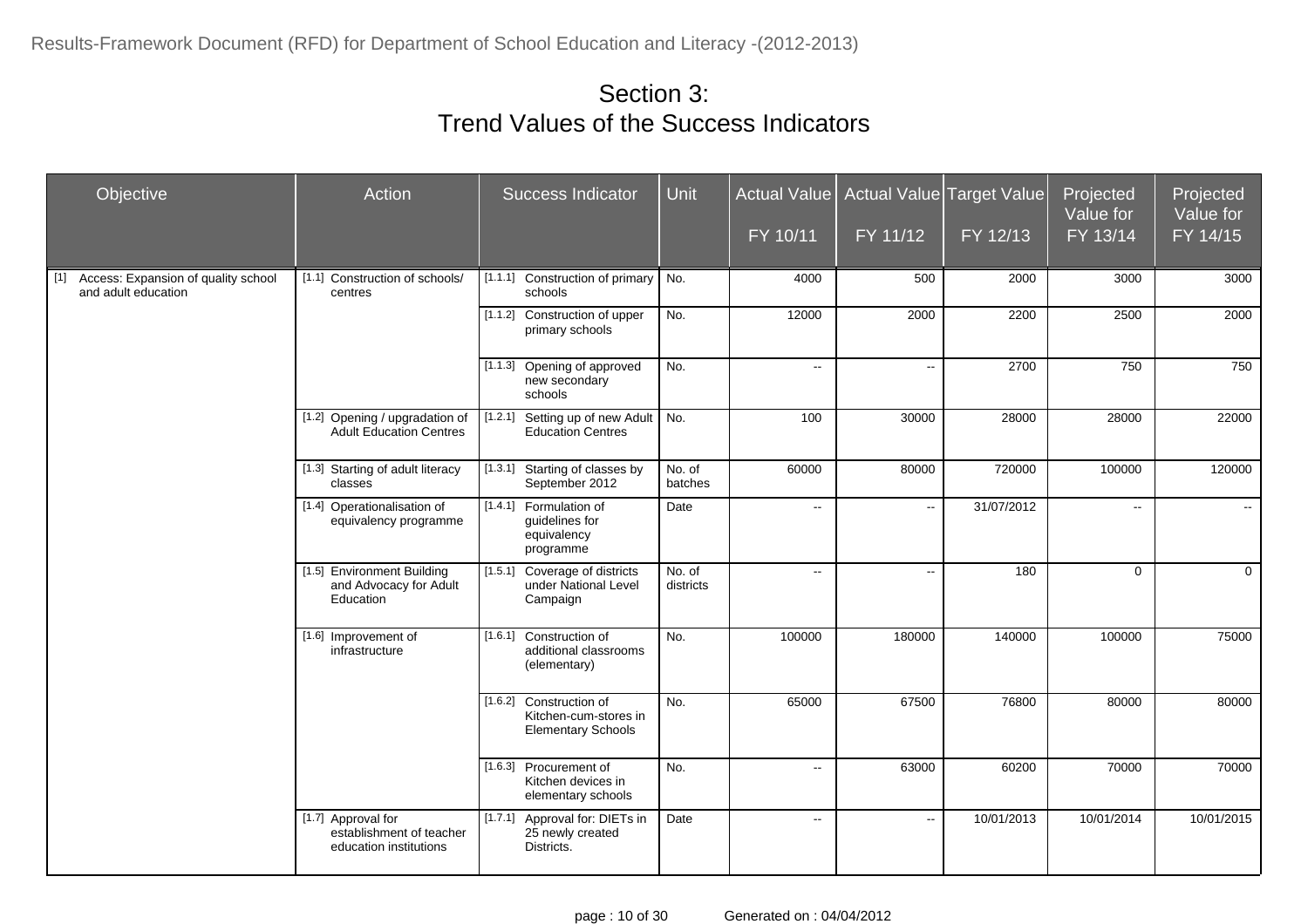| Objective                                                                 | Action                                          | <b>Success Indicator</b>                                                                       | Unit                         | FY 10/11 | Actual Value   Actual Value   Target Value  <br>FY 11/12 | FY 12/13   | Projected<br>Value for<br>FY 13/14 | Projected<br>Value for<br>FY 14/15 |
|---------------------------------------------------------------------------|-------------------------------------------------|------------------------------------------------------------------------------------------------|------------------------------|----------|----------------------------------------------------------|------------|------------------------------------|------------------------------------|
|                                                                           |                                                 | [1.7.2] Upgradation of 15<br>DRCs into DIETs                                                   | Date                         | $\sim$   | $\sim$                                                   | 10/01/2013 | 10/01/2014                         | 10/01/2015                         |
|                                                                           |                                                 | [1.7.3] Upgradation of 15<br>existing secondary<br>teacher education<br>institutions into CTEs | Date                         | $\sim$   | $\sim$                                                   | 10/01/2013 | 10/01/2014                         | 10/01/2015                         |
|                                                                           |                                                 | [1.7.4] Upgradation of 10<br>departments of<br>education in<br>Universities into IASEs         | Date                         | $\sim$   | $\sim$                                                   | 10/01/2013 | 10/01/2014                         | 10/01/2015                         |
| Equity: Inclusion of disadvantaged<br>$[2]$<br>groups and weaker sections | [2.1] Girls' Education                          | [2.1.1] Girls enrolled in KGBV<br>against total KGBV<br>capacity (old)                         | $\frac{0}{6}$                | 90       | 90                                                       | 90         | 95                                 | 100                                |
|                                                                           |                                                 | [2.1.2] Girls enrolled in KGBV<br>against total KGBV<br>capacity (new)                         | $\frac{0}{6}$                | $\sim$   | 65                                                       | 65         | 65                                 | 100                                |
|                                                                           |                                                 | [2.1.3] Approval of girls<br>hostels at secondary<br>level                                     | No. of<br>hostels            | 400      | 450                                                      | 125        | 350                                | 350                                |
|                                                                           |                                                 | [2.1.4] Opening of approved<br>Girls' Hostels<br>Completed at<br>secondary level               | No. of<br>hostels            | $\sim$   | $\sim$                                                   | 300        | 150                                | 150                                |
|                                                                           | [2.2] Support to<br>disadvantaged<br>population | Share of SC children<br>[2.2.1]<br>enrolled in elementary<br>schools                           | % of<br>school<br>enrollment | 20.25    | 19.8                                                     | 19.8       | 19.9                               | 19.9                               |
|                                                                           |                                                 | [2.2.2] Share of ST children<br>enrolled in elementary<br>schools                              | % of<br>school<br>enrollment | 11.25    | 10.8                                                     | 10.8       | 10.9                               | 10.9                               |
|                                                                           | [2.3] Provision of Mid Day<br>Meal to schools   | $\overline{[2.3.1]}$<br>Sanction of funds to<br><b>State/UT Governments</b>                    | Rs. in<br>crores             | 9440     | 9500                                                     | 10000      | 11500                              | 12000                              |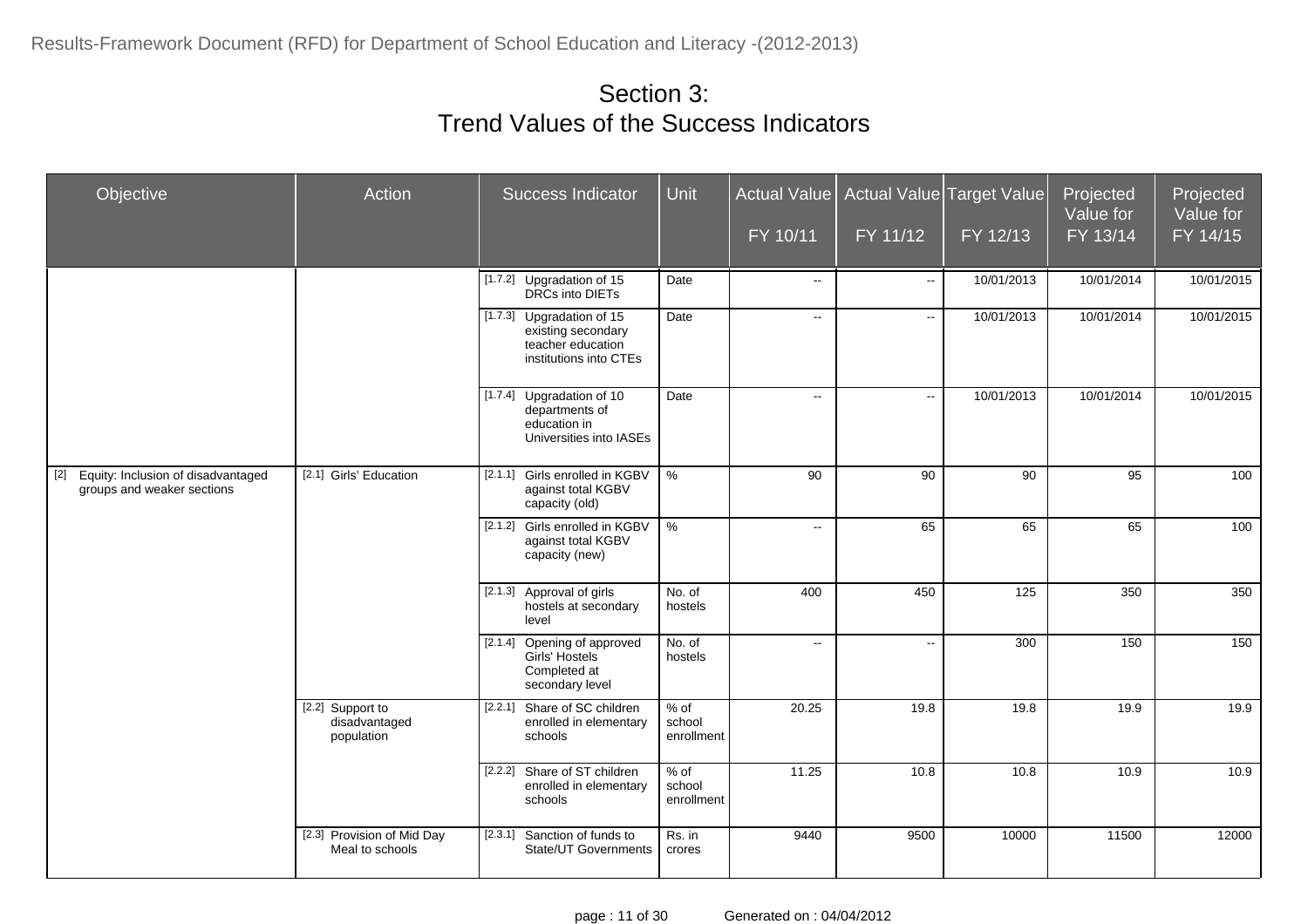| Objective                                        | Action                                                                           | <b>Success Indicator</b>                                                                                                            | Unit                              | $FY$ 10/11     | Actual Value   Actual Value Target Value<br>FY 11/12 | FY 12/13        | Projected<br>Value for<br>FY 13/14 | Projected<br>Value for<br>FY 14/15 |
|--------------------------------------------------|----------------------------------------------------------------------------------|-------------------------------------------------------------------------------------------------------------------------------------|-----------------------------------|----------------|------------------------------------------------------|-----------------|------------------------------------|------------------------------------|
|                                                  | [2.4] Inclusive education for<br>children with special<br>needs                  | [2.4.1] Coverage of children<br>with special needs<br>studying in Govt. &<br>Govt. aided secondary<br>& higher secondary<br>schools | No. of<br>children                | $\sim$         | 90000                                                | 60000           | 100000                             | 100000                             |
|                                                  | [2.5] Establishment of 40<br>BITEs in SC/ ST/Minority<br>concentration districts | [2.5.1] Approval for<br>establishment of 40<br><b>BITES</b>                                                                         | Date                              | $\sim$         | $\sim$                                               | 10/01/2013      | 10/01/2014                         | 10/01/2015                         |
|                                                  | [2.6] Increased coverage<br>under Saakshar Bharat                                | [2.6.1]<br>Operationalisation of<br>programme in<br>additional districts                                                            | No. of<br>additional<br>districts | 100            | 100                                                  | $\overline{30}$ | $\mathbf{0}$                       | $\mathbf 0$                        |
|                                                  |                                                                                  | [2.6.2] Survey and<br>identification of<br>potential adult learners                                                                 | No. of<br>learners<br>(in crore)  | $\overline{1}$ | 1.2                                                  | 1.8             | 3                                  | $\Omega$                           |
|                                                  | [2.7] Skill Development                                                          | [2.7.1]<br>Coverage of learners<br>under skill<br>development<br>programme                                                          | No. of<br>learners<br>(in lakh)   | 5.5            | 4.4                                                  | 2.7             | 2.5                                | 2.25                               |
| [3] Quality: Improving standards of<br>education | [3.1] Additional teachers at<br>elementary level                                 | [3.1.1] Recruitment of<br>Teachers under SSA                                                                                        | No.                               | 50000          | 150000                                               | 130000          | 150000                             | 100000                             |
|                                                  | [3.2] Teacher Training                                                           | [3.2.1]<br>Development of<br>modules for training of<br>teacher educators                                                           | Date                              | цц.            | $\sim$                                               | 10/01/2013      | $\mathbb{L}^2$                     | $\sim$                             |
|                                                  | [3.3] In-service teacher<br>training                                             | [3.3.1]<br>Elementary teachers to<br>be trained                                                                                     | No. (in<br>lakhs)                 | 41             | 40                                                   | 35              | 35                                 | 35                                 |
|                                                  |                                                                                  | [3.3.2] Secondary teachers to<br>be trained                                                                                         | No. (in<br>lakhs)                 | $\overline{1}$ | $\overline{2}$                                       | 4.50            | 5                                  | 5                                  |
|                                                  |                                                                                  | [3.3.3] Training of Principals<br>and Head Masters of                                                                               | No. of<br>Principals/<br>Head     | $\sim$         | 20000                                                | 27000           | 30000                              | 30000                              |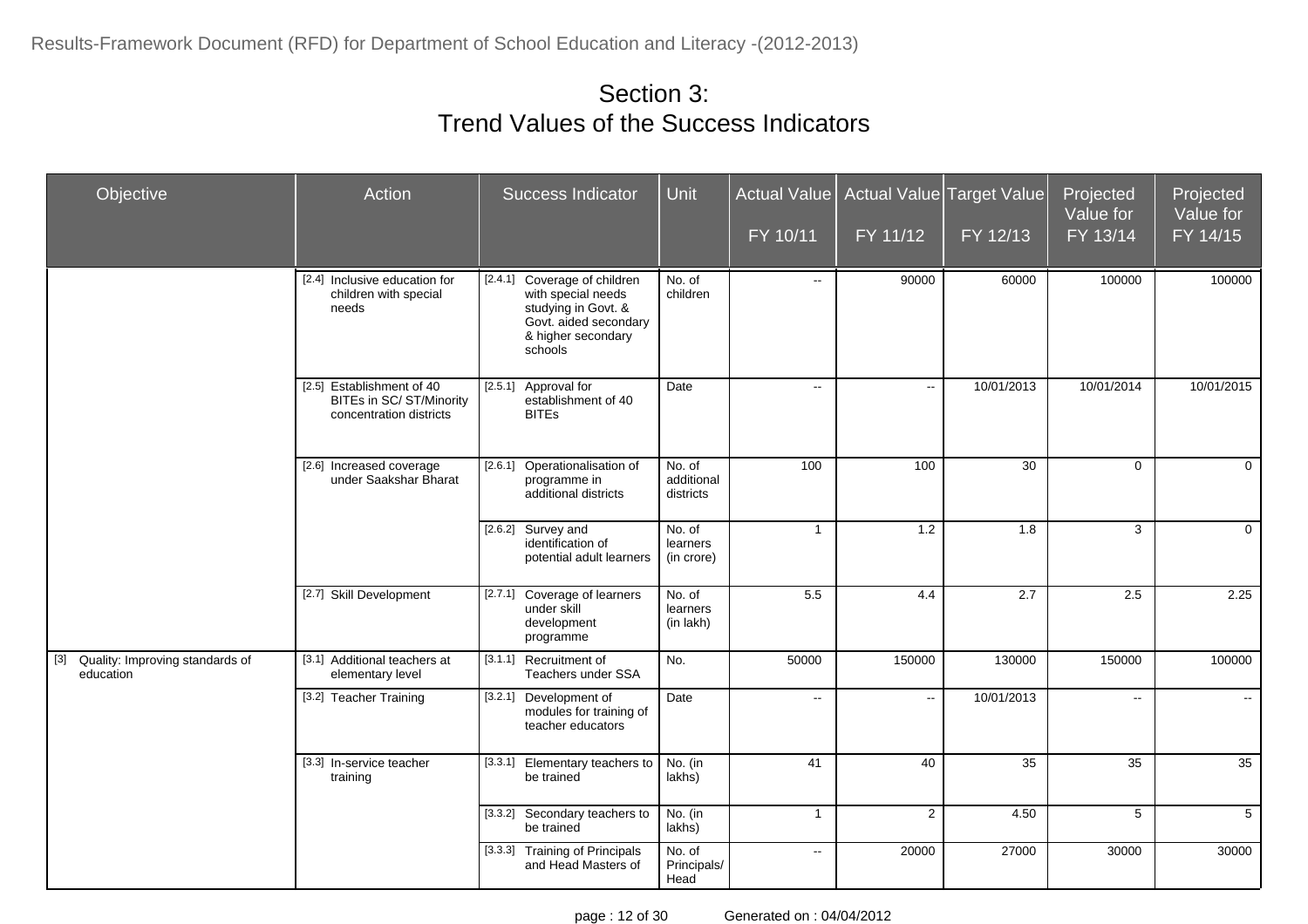| Objective | Action                                                                                                   | Success Indicator                                                                             | <b>Unit</b>                                    | Actual Value<br>FY 10/11 | FY 11/12       | <b>Actual Value Target Value</b><br>FY 12/13 | Projected<br>Value for<br>FY 13/14 | Projected<br>Value for<br>FY 14/15 |
|-----------|----------------------------------------------------------------------------------------------------------|-----------------------------------------------------------------------------------------------|------------------------------------------------|--------------------------|----------------|----------------------------------------------|------------------------------------|------------------------------------|
|           |                                                                                                          | secondary schools                                                                             | Masters                                        |                          |                |                                              |                                    |                                    |
|           |                                                                                                          | [3.3.4] Training of CBSE<br>teachers in Continuous<br>and Comprehensive<br>Evaluation methods | No. of<br>teachers                             | 20000                    | 50000          | 50000                                        | 50000                              | 50000                              |
|           | [3.4] Training of Resource<br>Persons/Master Trainers<br>and Volunteer Teachers<br>under Saakshar Bharat | [3.4.1] Training of key<br>resource persons /<br>Master Trainers                              | No.                                            | 6000                     | 40000          | 27000                                        | 30000                              | 30000                              |
|           |                                                                                                          | <b>Training of Voluntary</b><br>[3.4.2]<br>Teachers                                           | Number in<br>lakh                              | $\overline{1}$           | 1.5            | 1.35                                         | 1.5                                | 1.5                                |
|           | [3.5] Upgrading Adult<br>Education Centres<br>(AECs)                                                     | [3.5.1] Sanction of Model<br>AECs                                                             | Number                                         | $\sim$                   | 100            | 450                                          | 500                                | 500                                |
|           | [3.6] Assessment of Learners<br>under Saakshar Bharat                                                    | [3.6.1] Third round of<br>assessment of<br>learners, August 31,<br>2012                       | Number of<br>districts                         | 154                      | 100            | $\overline{225}$                             | 300                                | $\overline{372}$                   |
|           |                                                                                                          | Fourth round of<br>[3.6.2]<br>assessment of<br>learners, March 31,<br>2013                    | Number of<br>districts                         | 181                      | 100            | 250                                          | 300                                | 372                                |
|           | [3.7] Skill Development                                                                                  | [3.7.1] Development/ revision<br>of Curriculum                                                | No. of<br>courses                              | цц.                      | $\mathbb{L}^2$ | 9                                            | $\overline{20}$                    | 30                                 |
|           |                                                                                                          | [3.7.2] Certification of learners                                                             | Date of<br>completio<br>n of<br>assessme<br>nt | $\sim$                   | $\mathbb{Z}^2$ | 10/03/2013                                   | 10/03/2014                         | 10/03/2015                         |
|           |                                                                                                          | [3.7.3] Operationalis-ation of<br>Web portal (online<br>approval of annual<br>action          | Date                                           | $\mathbf{u}$             | $\mathbb{L}^2$ | 15/07/2012                                   | $\sim$                             | $\mathbf{u}$                       |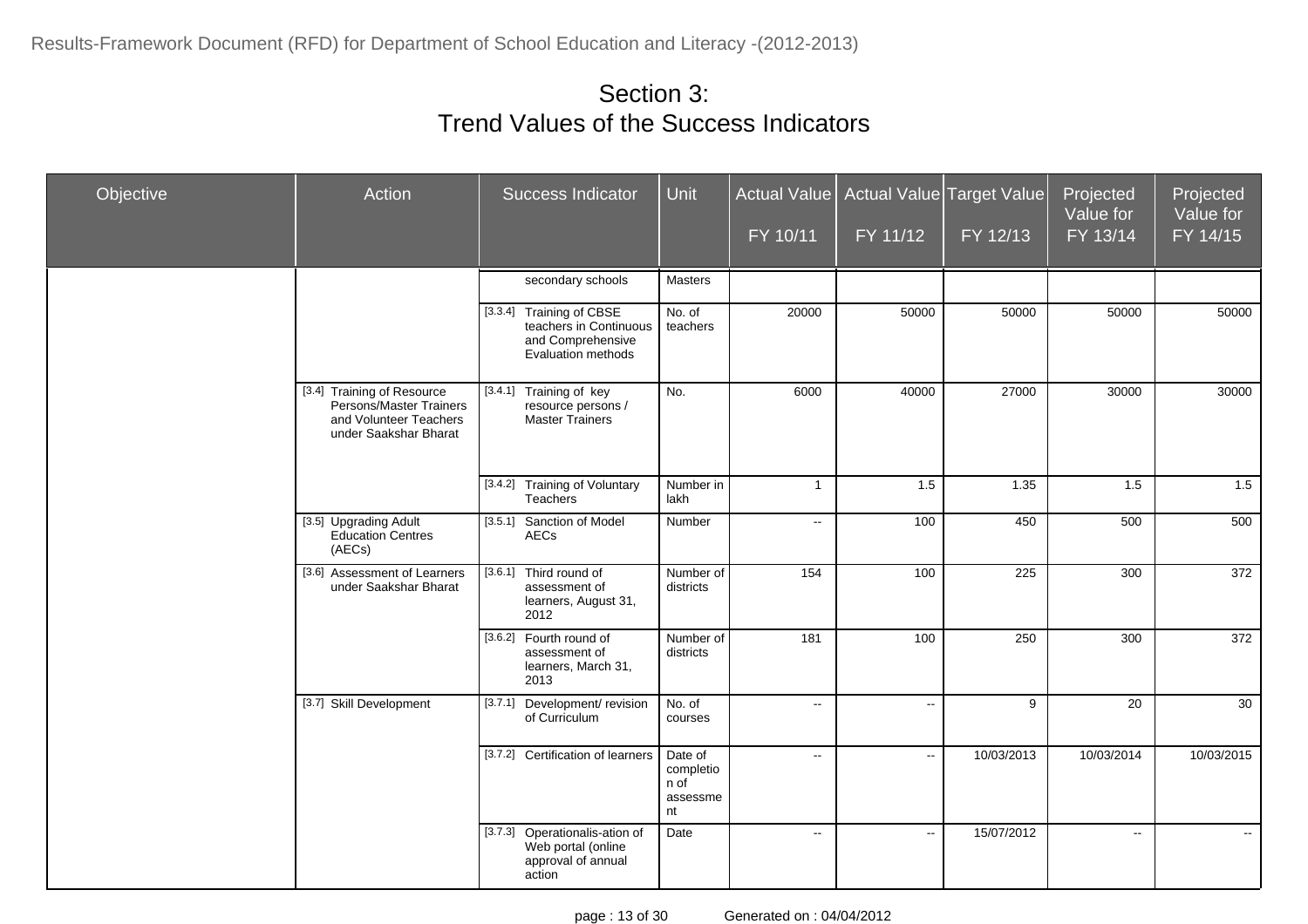| Objective                                                                     | Action                                                                                 | <b>Success Indicator</b>                                                                                                                                   | <b>Unit</b>                    | Actual Value<br>FY 10/11 | FY 11/12 | Actual Value Target Value<br>FY 12/13 | Projected<br>Value for<br>FY 13/14 | Projected<br>Value for<br>FY 14/15 |
|-------------------------------------------------------------------------------|----------------------------------------------------------------------------------------|------------------------------------------------------------------------------------------------------------------------------------------------------------|--------------------------------|--------------------------|----------|---------------------------------------|------------------------------------|------------------------------------|
|                                                                               |                                                                                        | plans of JSSs)                                                                                                                                             |                                |                          |          |                                       |                                    |                                    |
|                                                                               | [3.8] Opening of Model<br>Schools as benchmark of<br>excellence                        | [3.8.1]<br>Operationalization of<br>approved Model<br>Schools                                                                                              | No.                            | $\sim$                   | $\sim$   | 700                                   | 750                                | 750                                |
|                                                                               | [3.9] ICT enablement of<br>Secondary Schools                                           | [3.9.1] Approval for coverage<br>of schools                                                                                                                | Number of<br>schools           | 19482                    | 14062    | 4500                                  | 15000                              | 15000                              |
| [4] Formulating policy and carrying out<br>institutional and systemic reforms | [4.1] Policy: Introducing a<br>unified system of data in<br>elementary education       | [4.1.1]<br>Integrating DISE and<br>SES systems                                                                                                             | No. of<br>new<br><b>States</b> | 5                        | 6        | 6                                     | 6                                  | 6                                  |
|                                                                               | [4.2] Restructuring Teacher<br><b>Education Scheme</b>                                 | [4.2.1] Finalization of<br>guidelines, Annual<br>Work Plan Format and<br>Implementation<br>Framework for the<br>revised Teacher<br><b>Education Scheme</b> | Date                           | $\overline{a}$           | $\sim$   | 19/05/2012                            | $\mathbf{u}$                       | ш.                                 |
|                                                                               |                                                                                        | [4.2.2] TEAB approval for<br>revised teacher<br>education scheme                                                                                           | No. of<br><b>States</b>        | $\sim$                   | $\sim$   | 10                                    | 35                                 | 35                                 |
|                                                                               | [4.3] Curriculum Framework<br>for Adult Literacy                                       | [4.3.1] Approval by CABE                                                                                                                                   | Date                           | $\sim$                   | $\sim$   | 15/03/2013                            | $\sim$                             | $\mathbf{u}$                       |
|                                                                               | [4.4] Establishing of Banking<br>and Fund Flow System<br>for Saakshar Bharat           | [4.4.1]<br>Opening of Subsidiary<br><b>Bank Accounts</b>                                                                                                   | Number of<br>Acciybts          | 25000                    | 60000    | 36000                                 | 40000                              | $\mathbf 0$                        |
|                                                                               | [4.5] Impact Evaluation of<br>Saakshar Bharat by Third<br>Party                        | [4.5.1]<br>Submission of report to<br><b>MHRD</b>                                                                                                          | Number of<br>studies           | $\sim$                   | $\sim$   | 3                                     | $\overline{3}$                     | 3                                  |
|                                                                               | [4.6] Setting up of an<br>International Centre for<br>Policy, Research and<br>Training | [4.6.1] Circulation of proposal<br>for EFC                                                                                                                 | Date                           | $\sim$                   | $\sim$   | 15/02/2013                            | $\sim$                             |                                    |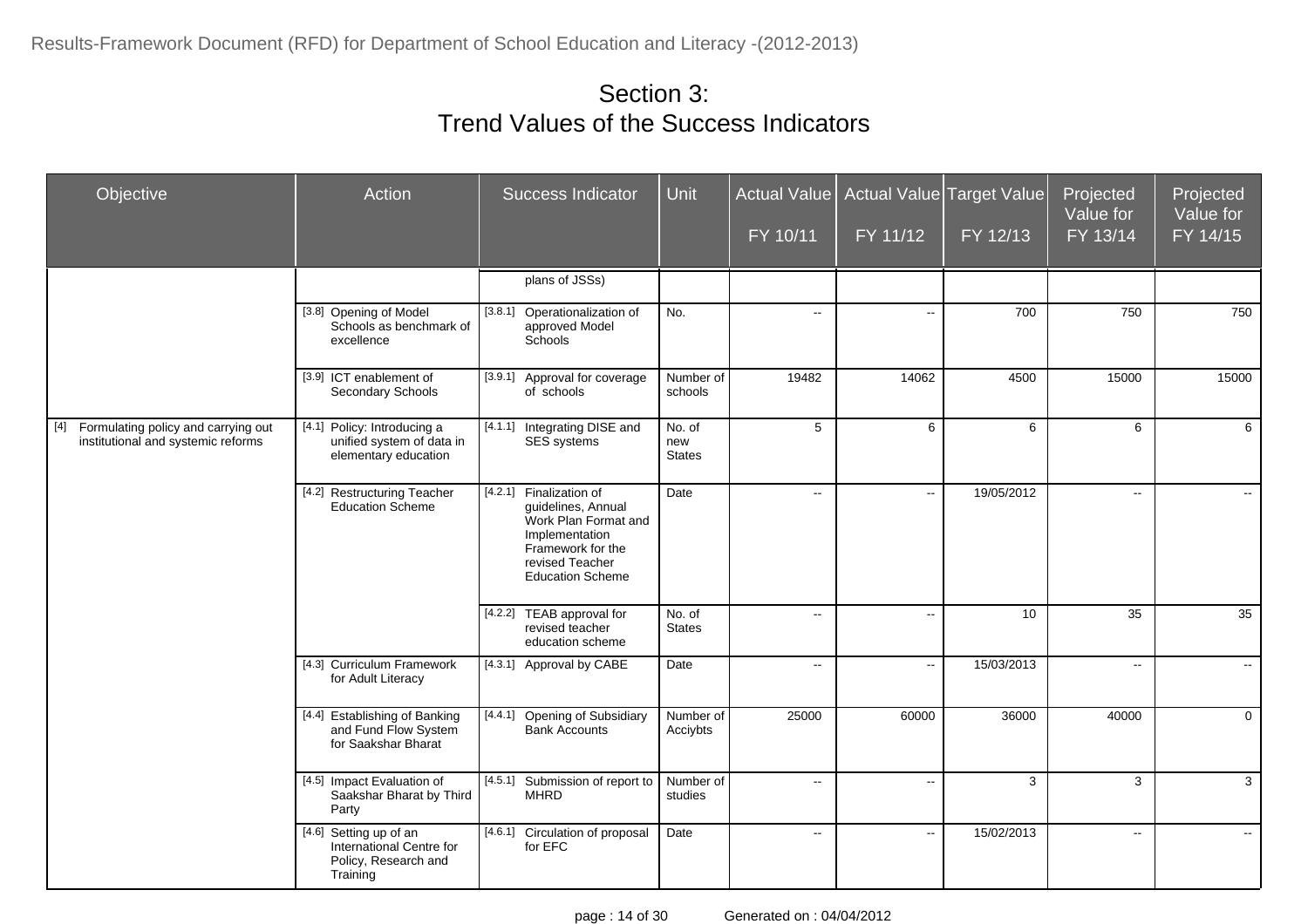| Objective                                  | Action                                                                          | <b>Success Indicator</b>                                                                | Unit                    | Actual Value<br>FY 10/11  | FY 11/12                                      | Actual Value Target Value<br>FY 12/13 | Projected<br>Value for<br>FY 13/14 | Projected<br>Value for<br>FY 14/15 |
|--------------------------------------------|---------------------------------------------------------------------------------|-----------------------------------------------------------------------------------------|-------------------------|---------------------------|-----------------------------------------------|---------------------------------------|------------------------------------|------------------------------------|
|                                            |                                                                                 | [4.6.2] Determining the scope<br>of work in Afghanistan                                 | Date                    | $\sim$                    | $\mathcal{L}_{\mathcal{F}}$                   | 15/01/2013                            | $\sim$                             |                                    |
|                                            | [4.7] Programme<br>Management:<br>Approval of SSA AWP&B<br>2012-13              | [4.7.1] Completion of PAB<br>meetings of all<br>States/UTs                              | Date                    | 15/06/2010                | 31/05/2011                                    | 31/05/2012                            | 31/05/2013                         | 31/05/2014                         |
|                                            | [4.8] Approval of MDM<br>AWP&B 2012-13                                          | [4.8.1] Completion of PAB<br>meetings of all<br>States/UTs                              | Date                    | 15/06/2010                | 31/05/2011                                    | 15/06/2012                            | 15/06/2013                         | 15/06/2014                         |
|                                            | [4.9] Establishing an e-<br>procurement mechanism<br>under RMSA                 | [4.9.1]<br>States using e-platform<br>for contracts/bids value<br>of above Rs. 50 lakhs | No. of<br><b>States</b> | $\mathbf{u}$              | $\sim$ $\sim$                                 | 10                                    | 10                                 | 10                                 |
|                                            | [4.10] Post Procurement<br>Review                                               | [4.10.1] States reviewed                                                                | No.                     | $\mathbf{L}$              | $\mathcal{L}_{\mathcal{F}}$                   | $\overline{7}$                        | 8                                  | 8                                  |
|                                            | [4.11] Review of missions for<br><b>RMSA</b>                                    | [4.11.1] States reviewed                                                                | No.                     | $\sim$                    | $\mathord{\hspace{1pt}\text{--}\hspace{1pt}}$ | $\overline{4}$                        | 6                                  | 6                                  |
|                                            | [4.12] Review Mission for SSA                                                   | [4.12.1] State reviewed                                                                 | No.                     | $\mathbb{L}^{\mathbb{L}}$ | $\mathbf{u}$                                  | 9                                     | 9                                  | 10                                 |
|                                            | [4.13] Review Missions for<br><b>MDM</b>                                        | [4.13.1] States reviewed                                                                | No.                     | $\sim$                    | 8                                             | $\overline{7}$                        | 8                                  | 8                                  |
|                                            | [4.14] Development of web<br>portal with integration of<br><b>IVRS</b> for MDM  | [4.14.1] Commissioning of web<br>portal with IVRS for<br>use                            | Date                    | $\mathbf{u}$              | $\mathbf{u}$                                  | 15/01/2013                            | $\mathbf{u}$                       | $\sim$                             |
| Efficient Functioning of the RFD<br>System | Timely submission of Draft for<br>Approval                                      | On-time submission                                                                      | Date                    | 05/03/2010                | 07/03/2011                                    | 06/03/2012                            | 05/03/2013                         | 05/03/2014                         |
|                                            | Timely submission of Results                                                    | On- time submission                                                                     | Date                    | 02/05/2011                | $\sim$                                        | 03/05/2012                            | 02/05/2013                         | 02/05/2014                         |
| <b>Administrative Reforms</b>              | Implement mitigating strategies<br>for reducing potential risk of<br>corruption | % of implementation                                                                     | $\%$                    | $\sim$                    | $\overline{\phantom{a}}$                      | 95                                    | $\sim$                             | $\mathbf{e} = \mathbf{e}$          |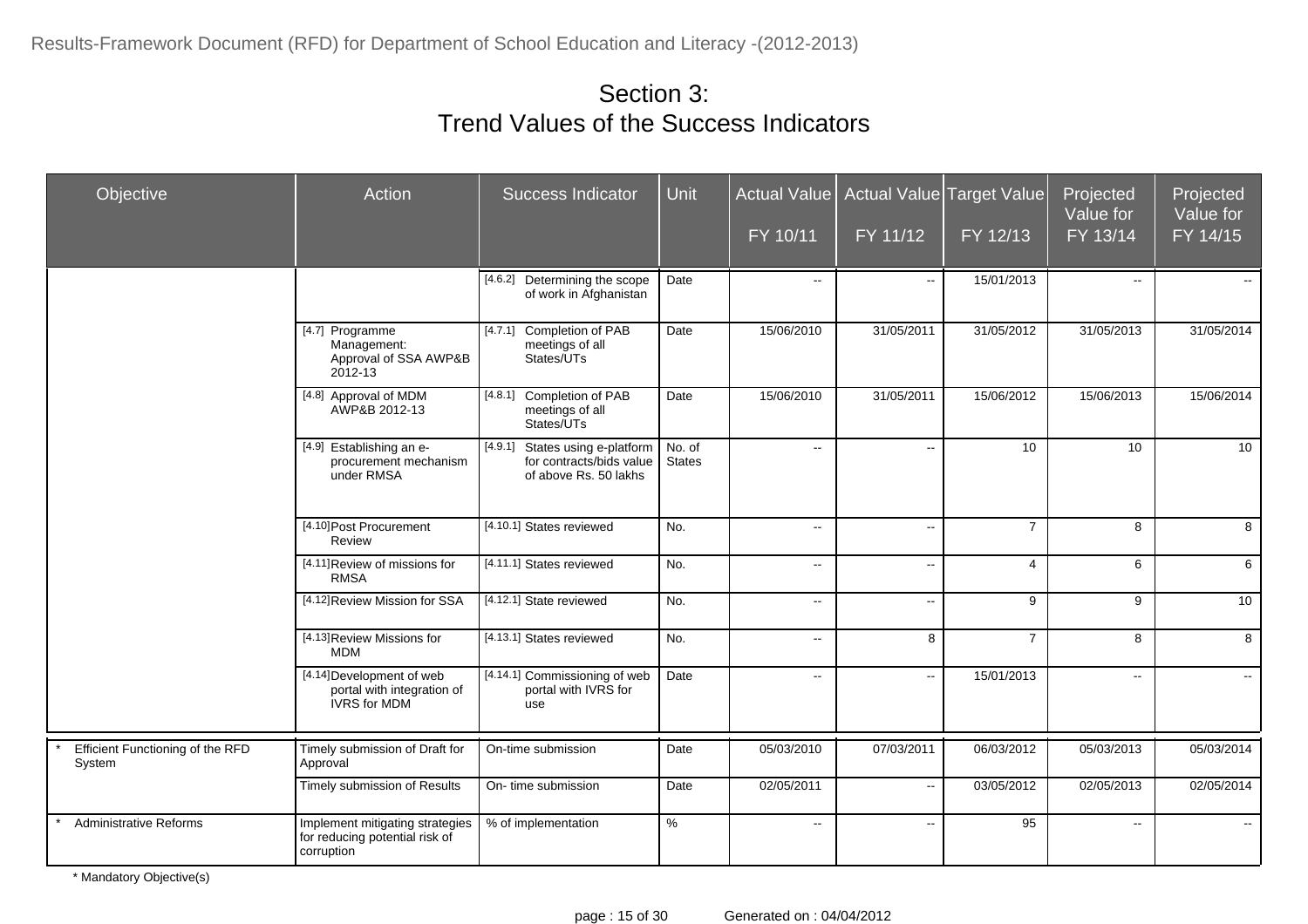| Objective                                                                                        | Action                                                                                                           | <b>Success Indicator</b>                                                                                                                         | <b>Unit</b>   | <b>Actual Value</b><br>FY 10/11 | FY 11/12                                      | Actual Value Target Value<br>FY 12/13 | Projected<br>Value for<br>$FY$ 13/14 | Projected<br>Value for<br>FY 14/15 |
|--------------------------------------------------------------------------------------------------|------------------------------------------------------------------------------------------------------------------|--------------------------------------------------------------------------------------------------------------------------------------------------|---------------|---------------------------------|-----------------------------------------------|---------------------------------------|--------------------------------------|------------------------------------|
|                                                                                                  | Implement ISO 9001 as per<br>the approved action plan                                                            | Area of operations covered                                                                                                                       | $\%$          | $\mathcal{L}_{\mathcal{F}}$     | $\overline{\phantom{a}}$                      | 95                                    | $\overline{\phantom{a}}$             |                                    |
|                                                                                                  | Identify, design and implement<br>major innovations                                                              | Implementation of identified<br>innovations                                                                                                      | Date          | ۰.                              | $\overline{\phantom{a}}$                      | 06/03/2013                            | $\overline{\phantom{a}}$             | $\overline{\phantom{a}}$           |
| Improving Internal Efficiency /<br>responsiveness / service delivery of<br>Ministry / Department | Implementation of Sevottam                                                                                       | Independent Audit of<br>Implementation of Citizen's<br>Charter                                                                                   | $\%$          | $\overline{\phantom{a}}$        | $\overline{\phantom{a}}$                      | 95                                    | $\overline{\phantom{a}}$             | $\sim$                             |
|                                                                                                  |                                                                                                                  | Independent Audit of<br>implementation of public<br>grievance redressal system                                                                   | $\%$          | $\overline{\phantom{a}}$        | $\overline{\phantom{a}}$                      | 95                                    | $\overline{a}$                       | $\sim$                             |
| Ensuring compliance to the Financial<br><b>Accountability Framework</b>                          | Timely submission of ATNs on<br>Audit paras of C&AG                                                              | Percentage of ATNs<br>submitted within due date (4<br>months) from date of<br>presentation of Report to<br>Parliament by CAG during the<br>year. | $\%$          | $\overline{\phantom{a}}$        | $\overline{\phantom{a}}$                      | 90                                    | $\overline{a}$                       | $\mathbf{u}$                       |
|                                                                                                  | Timely submission of ATRs to<br>the PAC Sectt. on PAC<br>Reports.                                                | Percentage of ATRS<br>submitted within due date (6<br>months) from date of<br>presentation of Report to<br>Parliament by PAC during the<br>year. | $\%$          | $\overline{a}$                  | $\overline{\phantom{a}}$                      | 90                                    | $\overline{\phantom{a}}$             | $\sim$                             |
|                                                                                                  | Early disposal of pending<br>ATNs on Audit Paras of C&AG<br>Reports presented to<br>Parliament before 31.3.2012. | Percentage of outstanding<br>ATNs disposed off during the<br>year.                                                                               | $\frac{9}{6}$ | ۰.                              | $\mathord{\hspace{1pt}\text{--}\hspace{1pt}}$ | 90                                    | --                                   | $\sim$                             |
|                                                                                                  | Early disposal of pending<br><b>ATRs on PAC Reports</b><br>presented to Parliament before<br>31.3.2012           | Percentage of outstanding<br>ATRS disposed off during the<br>year.                                                                               | %             | $\sim$                          | $\overline{\phantom{a}}$                      | 90                                    | $\sim$                               | $\sim$                             |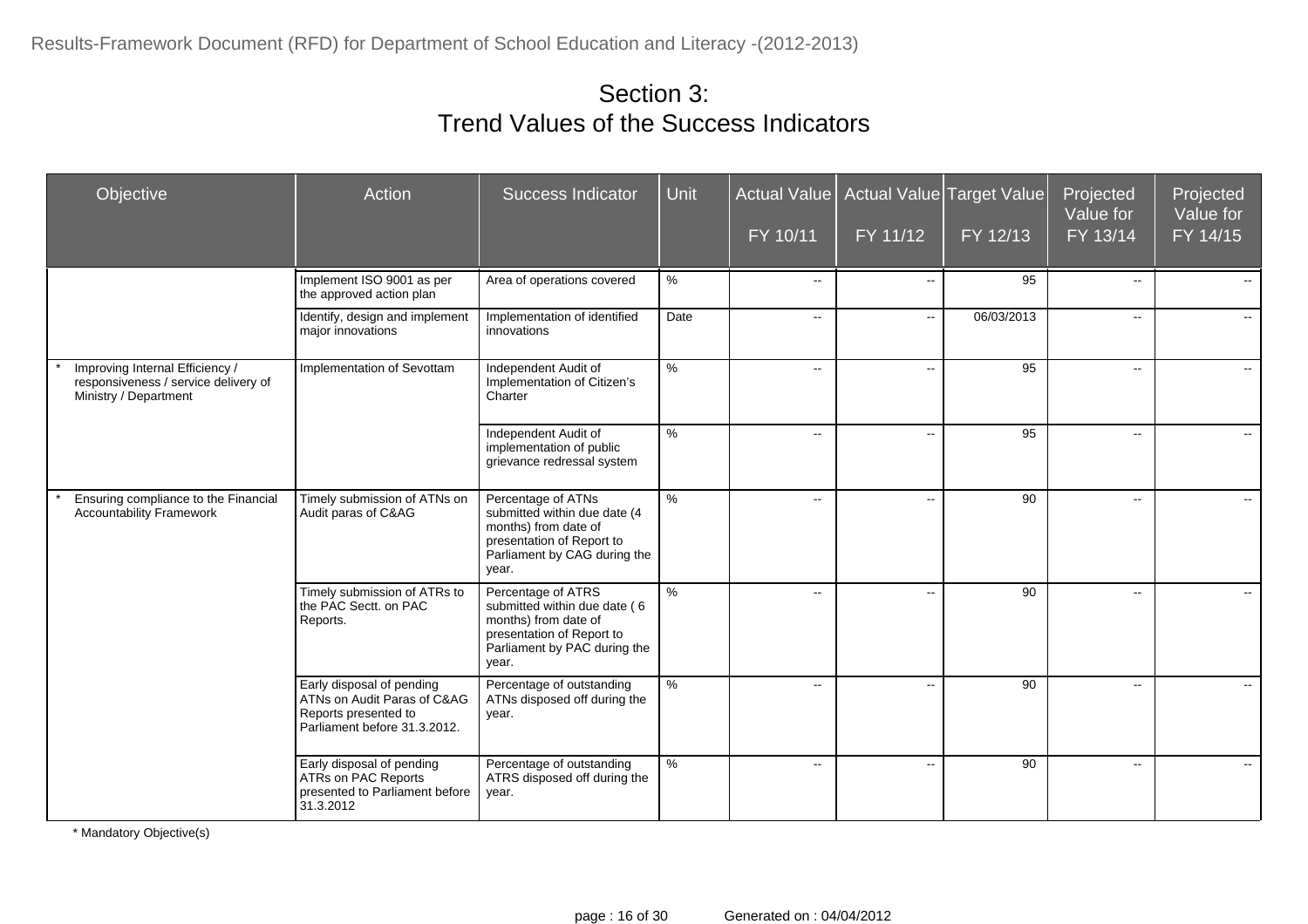#### **Section 4: Description and Definition of Success Indicators and Proposed Measurement Methodology**

#### **\* Mandatory Objective(s) Section 4 : Description and definition of success indicators and proposed measurement methodology**

 India is committed to the goal of universal elementary education for all children. This goal is part of the Education for All (EFA) goals adopted at the World Education Forum, Dakar in April 2000. The EFA goals include, *inter alia* achieving universal elementary education by the year 2015, ensuring equitable access to appropriate learning and life skill programmes for young people and adults, achieving a 50% improvement in adult literacy by 2015, achieving gender equality in education by 2015 and improving all aspects of quality of education. The Millennium Development Goals (MDG) also includes universal primary education and promotion of gender equality and empowerment of women.

India's progress on the EFA and MDG Goals has to be viewed in the context of its federal democratic structure enshrined in its Constitution. The structure, which is multi layered, provides space and mandate, for decision making and implementation of various policies and programmes, to various players –Governments, non-Governmental Organizations and civil society at large. While Government –Central, State and local bodies –plays the major role, abundant space has been created for the non-Governmental players, not only to directly participate in the process of educational development, but also to forge appropriate links with Government programmes and strategies. As a result, almost every educational programme of the Government, from pre-school to senior secondary, has involvement of community, especially at the ground level, which has also played an important role in various mobilization campaigns and ensuring delivery of service.

While policies and programmes in India for education precede the Dakar Declaration, they have received much greater attention and focus after India committed itself to the Declaration. This is reflected in much higher resource allocation, both by the Centre and the State Governments, including earmarking of funds for education (Education cess), pronouncement of new policies and strategies, greater involvement of civil society, stronger monitoring mechanisms and development of strong advocacy and awareness campaigns for achieving Education for All.

Universalisation of elementary education has been achieved to a very large extent, especially in terms of access to schooling and improvement in gross enrolment ratio, especially of girls and those belonging to the marginalized group. With the enactment of the Right of Children to Free and Compulsory Education Act, 2009, it is expected that issues of drop out, out-of-school children, quality of education and availability of trained teachers would be addressed in the short to medium term. Gender parity, especially at the elementary stage has improved appreciably. The Gender Parity Index, which was 0.80 in 200-01 for primary increased to 0.94 by 2006-07. This has been result of a large number of programmes initiated specifically for education for girls and focus on gender issues in general education programmes such as the SSA. The Department is also poised to implement the Rashtriya Madhyamik Shiksha Abhiyan in the secondary education sector.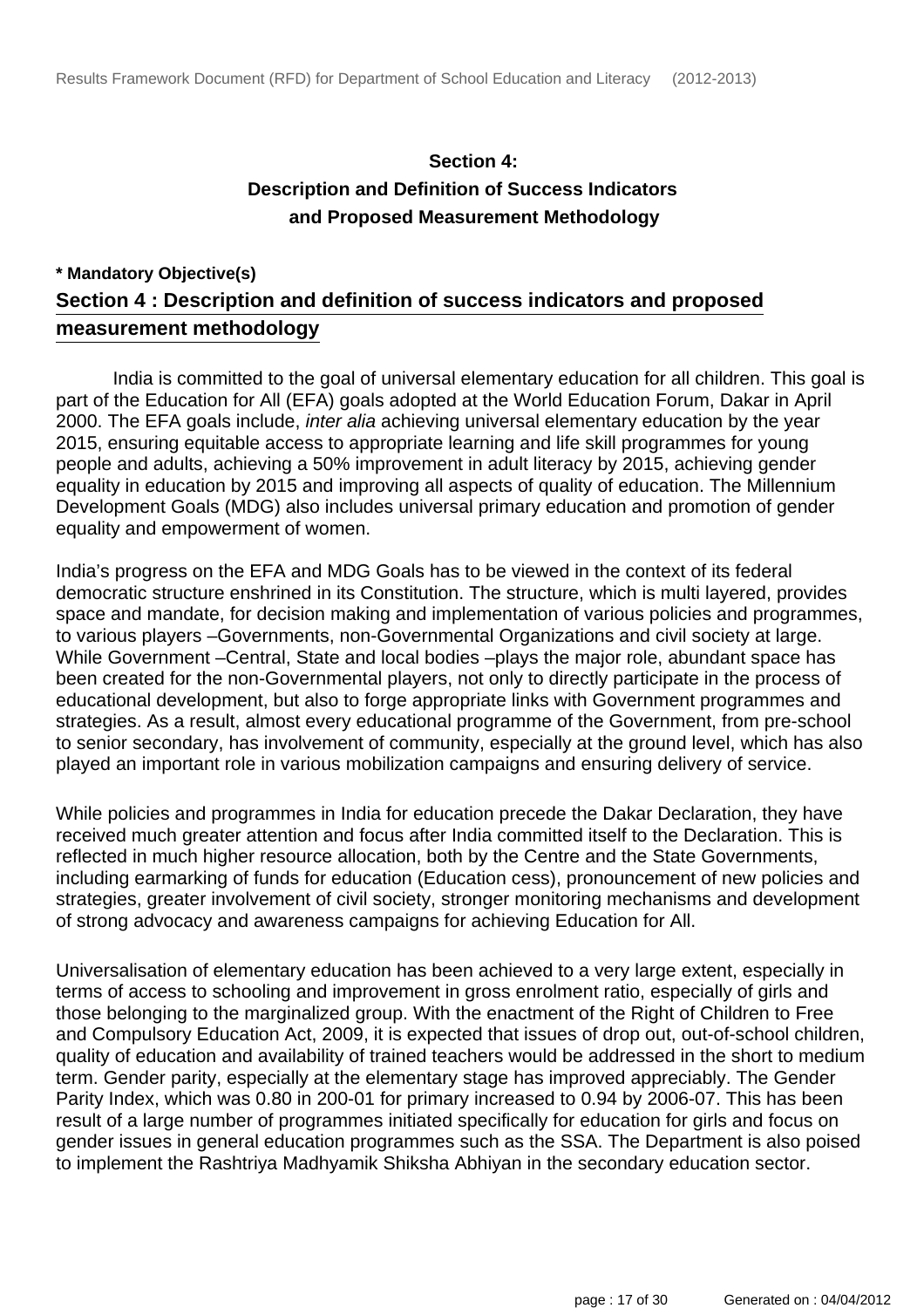Programmes for lifelong learning for youth and adolescents have received their due focus. Adult education, especially of women, has received further impetus with the launch of Saakshar Bharat, a centrally sponsored scheme with a budget outlay of Rs 6000 crore for the period 2007-12. The objective of the programme is to impart functional literacy to 70 million adults in the age group of 15 years and above by 2012; 60 million will be women, and special attention will be given to disadvantaged and marginalized social groups. This programme will show definite positive results not only towards quantitative improvements but also towards reduction in disparities across gender, social groups and regions.

| <b>S. No.</b> | <b>Success Indicator</b>                                                                                                 | <b>Description/Definition</b>                                                                                                                                                                                                                                                                                                                                                                                                                                                              |
|---------------|--------------------------------------------------------------------------------------------------------------------------|--------------------------------------------------------------------------------------------------------------------------------------------------------------------------------------------------------------------------------------------------------------------------------------------------------------------------------------------------------------------------------------------------------------------------------------------------------------------------------------------|
| l1            | Opening/sanction for new<br>schools                                                                                      | One of the major objectives of<br>this Department is to improve<br>access to education. Towards<br>this objective, yearly targets are<br>set for opening new schools at<br>the elementary and secondary<br>stage in the various States/UTs<br>of the country. Proposals in this<br>regard are received by the<br>respective State Governments<br>as part of their Annual Work<br>Plans which are approved by<br>the Ministry after detailed<br>consultation with the State<br>Governments. |
| 2             | Setting up of new Adult<br><b>Education Centres and</b><br>improvement/up-gradation of<br><b>Adult Education Centres</b> | Under Saakshar Bharat Mission,<br>it is proposed to set up Adult<br>education Centres (Lok Shiksha<br>Kendras) at Gram Panchayat<br>level for lifelong learning for<br>adults. In such districts where<br><b>Continuing Education</b><br>Programme (CEP) was already<br>running, the Continuing<br><b>Education Centers will be</b><br>upgraded as Lok Shiksha<br>Kendras while in non-CEP<br>districts now AECs will be set<br>up.                                                        |
| þ             | Construction of additional<br>classrooms in elementary<br>schools                                                        | Additional classrooms in<br>existing schools are sanctioned<br>on need basis arising essentially<br>due to increase in enrolment in<br>the school. Proposals are<br>received from the respective<br>State Governments as part of<br>their Annual Work Plans which<br>are approved by the Ministry<br>after detailed consultation with<br>the State Governments.                                                                                                                            |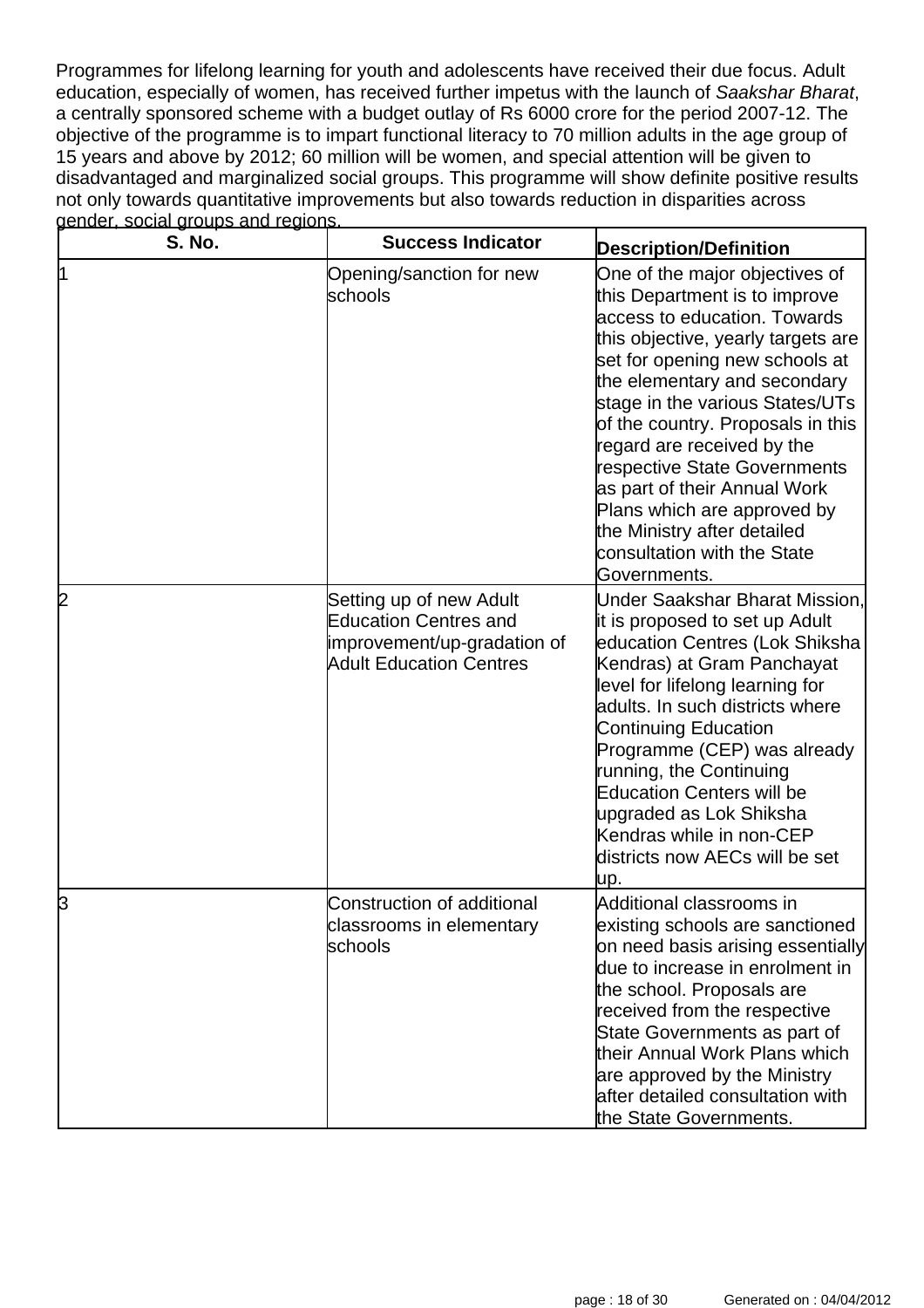| 4 | Construction of kitchen-cum-<br>stores                                                                                                            | <b>Under the Centrally Sponsored</b><br>Scheme for Mid Day Meal in<br><b>Government and Government</b><br>aided schools and AIE/EGS<br>centres for elementary level,<br>kitchen- cum-stores are<br>constructed in schools/centres<br>where storage of food grains<br>and other material and cooking<br>of food takes place. These are<br>constructed on the basis of<br>specific designs from the<br>viewpoint of safety, hygiene and<br>security. |
|---|---------------------------------------------------------------------------------------------------------------------------------------------------|----------------------------------------------------------------------------------------------------------------------------------------------------------------------------------------------------------------------------------------------------------------------------------------------------------------------------------------------------------------------------------------------------------------------------------------------------|
| 5 | Percentage of children with<br>special needs covered in<br>elementary schools and through every child with special needs,<br>home based education | SSA has adopted a zero<br>rejection policy to ensure that<br>irrespective of the kind, category<br>and degree of disability, is<br>provided meaningful and quality<br>education. This includes, among<br>others, financial support to<br>children with special needs,<br>provision of aids and<br>appliances, teacher training,<br>home based education,<br>residential bridge courses,<br>barrier free access to schools.                         |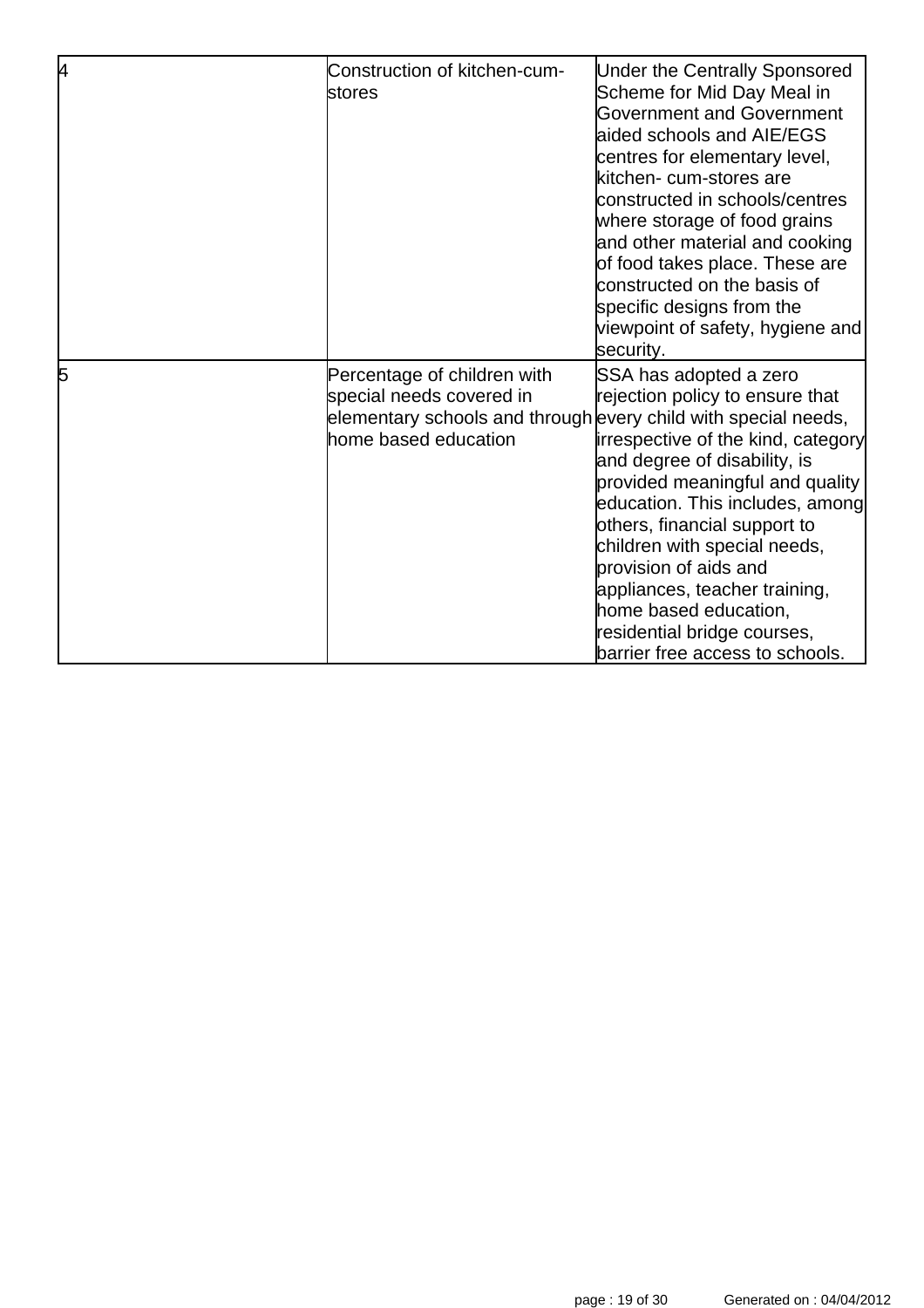| 6 | Provide inclusive education to<br>disabled children with special<br>needs | Under the 'Inclusive Education<br>for the Disabled at Secondary<br>Stage' (IEDSS) Scheme<br>launched in September, 2008,<br>(i) every child with disability will<br>be identified at the secondary<br>level and his educational need<br>assessed; (ii) Every student in<br>need of aids and appliances,<br>assistive devices, will be<br>provided the same; (iii) All<br>architectural barriers in schools<br>are removed so that students<br>with disability have access to<br>classrooms, laboratories,<br>libraries and toilets in the<br>school; (iv) Each student with<br>disability will be supplied<br>learning material as per his/ her<br>requirement; (v) All general<br>school teachers at the<br>secondary level will be provided<br>basic training to teach students<br>with disabilities within a period<br>of three to five years; (vi)<br>Students with disabilities will<br>have access to support services<br>like the appointment of special<br>educators, establishment of<br>resource rooms in every block;<br>and (vii) Model schools are set<br>up in every state to develop<br>good replicable practices in<br>inclusive education. |
|---|---------------------------------------------------------------------------|-------------------------------------------------------------------------------------------------------------------------------------------------------------------------------------------------------------------------------------------------------------------------------------------------------------------------------------------------------------------------------------------------------------------------------------------------------------------------------------------------------------------------------------------------------------------------------------------------------------------------------------------------------------------------------------------------------------------------------------------------------------------------------------------------------------------------------------------------------------------------------------------------------------------------------------------------------------------------------------------------------------------------------------------------------------------------------------------------------------------------------------------------------------|
| 7 | No. of out-of-school children<br>covered through AIE centres<br>under SSA | AIE centres cover never<br>enrolled or dropout children,<br>children who migrate seasonally<br>with their families, street and<br>other deprived urban children,<br>working children and other<br>vulnerable children in difficult<br>circumstance. AIE provides<br>support for bridge courses and<br>back-to-school camps, long<br>duration residential camps for<br>older children, and short<br>duration summer camps.                                                                                                                                                                                                                                                                                                                                                                                                                                                                                                                                                                                                                                                                                                                                   |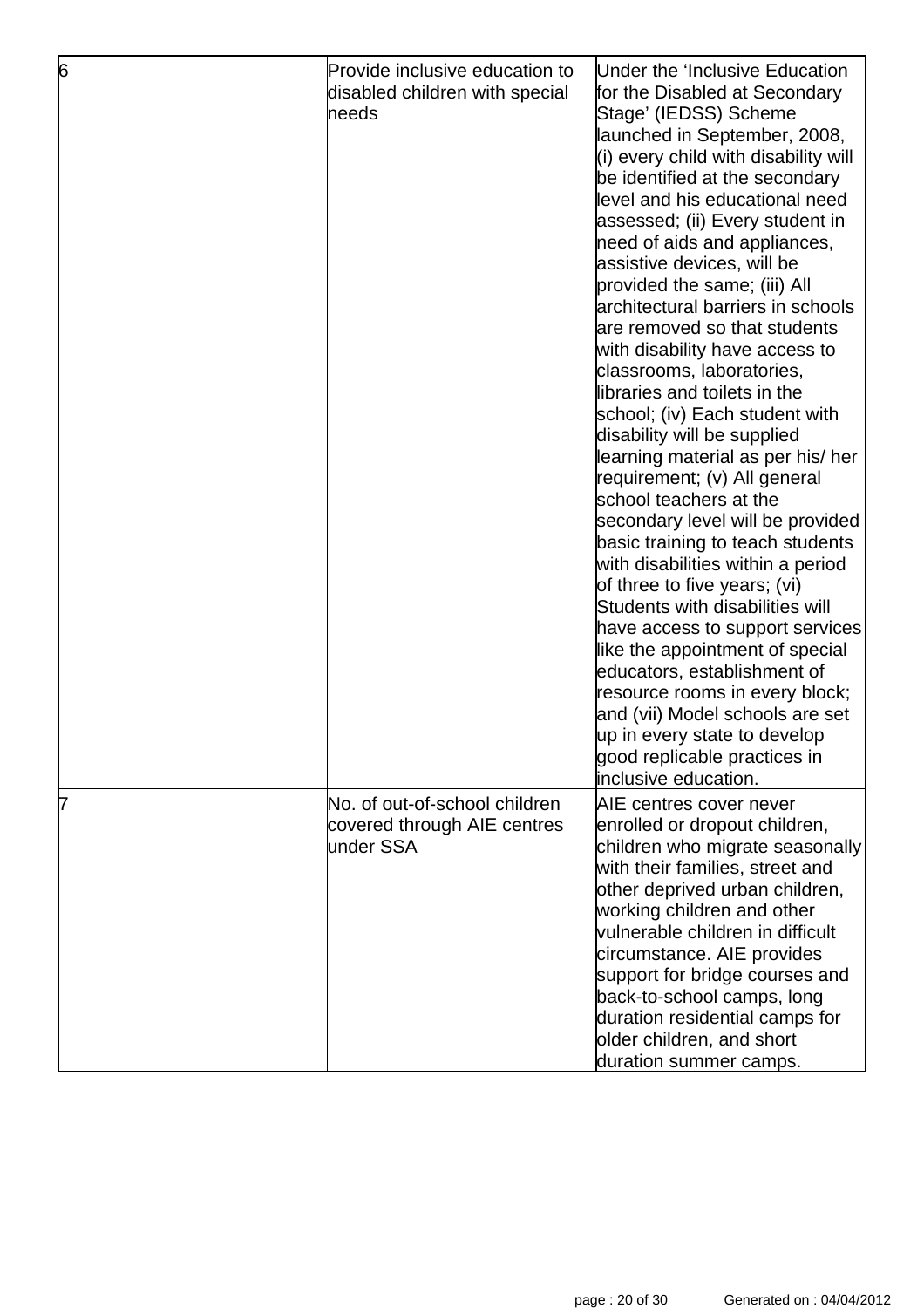| 8  | Percentage of girls enrolled in<br><b>KGBV against total KGBV</b><br>capacity                                             | The Kasturba Gandhi Balika<br>Vidyalaya (KGBV) Scheme,<br>provides for setting up of<br>residential upper primary<br>schools for girls from SC, ST,<br><b>OBC and Muslim communities</b><br>in the Educationally Backward<br>Blocks of the country. The<br>scheme targets areas of<br>scattered habitation, where<br>schools are at great distances<br>and pose a challenge to the<br>security of the girls. |
|----|---------------------------------------------------------------------------------------------------------------------------|--------------------------------------------------------------------------------------------------------------------------------------------------------------------------------------------------------------------------------------------------------------------------------------------------------------------------------------------------------------------------------------------------------------|
| 9  | Approval of girls hostel at<br>secondary level                                                                            | Under the Girls' Hostel Scheme<br>launched in October, 2008, one<br>Girls' hostel with capacity of 100<br>would be set up in each of the<br>3,500 educationally backward<br>blocks of the country, for the<br>girls studying in classes IX to XII<br>of recognized schools.                                                                                                                                  |
| 10 | Sanction of funds to the State<br>Governments under the Mid<br>Day Meal Scheme                                            | Under the Mid Day Meal<br>Scheme, Central assistance is<br>provided to the State<br>Governments/UTs for cooking<br>cost, transportation of food<br>grain, construction of kitchen-<br>cum-store, replacement of<br>kitchen devices, and Monitoring,<br>Management and Evaluation of<br>the Scheme.                                                                                                           |
| 11 | Identification of beneficiaries<br>under Saakshar Bharat and<br>sanction of programme in low<br>female literacy districts | Under the Saakshar Bharat<br>Mission, 70 million adults have<br>to be provided functional literacy<br>by 2012, including 60 million<br>women through an assortment<br>of teaching learning<br>programmes, including<br>functional literacy programme,<br>basic education programme,<br>vocational education and<br>continuing education<br>programme                                                         |
| 12 | Recruitment of teachers at<br>elementary level                                                                            | Under the SSA, central<br>assistance is provided to the<br><b>State Governments for</b><br>appointing teachers for new<br>schools, including science and<br>maths teacher at upper primary<br>level, and additional teachers in<br>existing schools to improve pupil<br>teacher ratio.                                                                                                                       |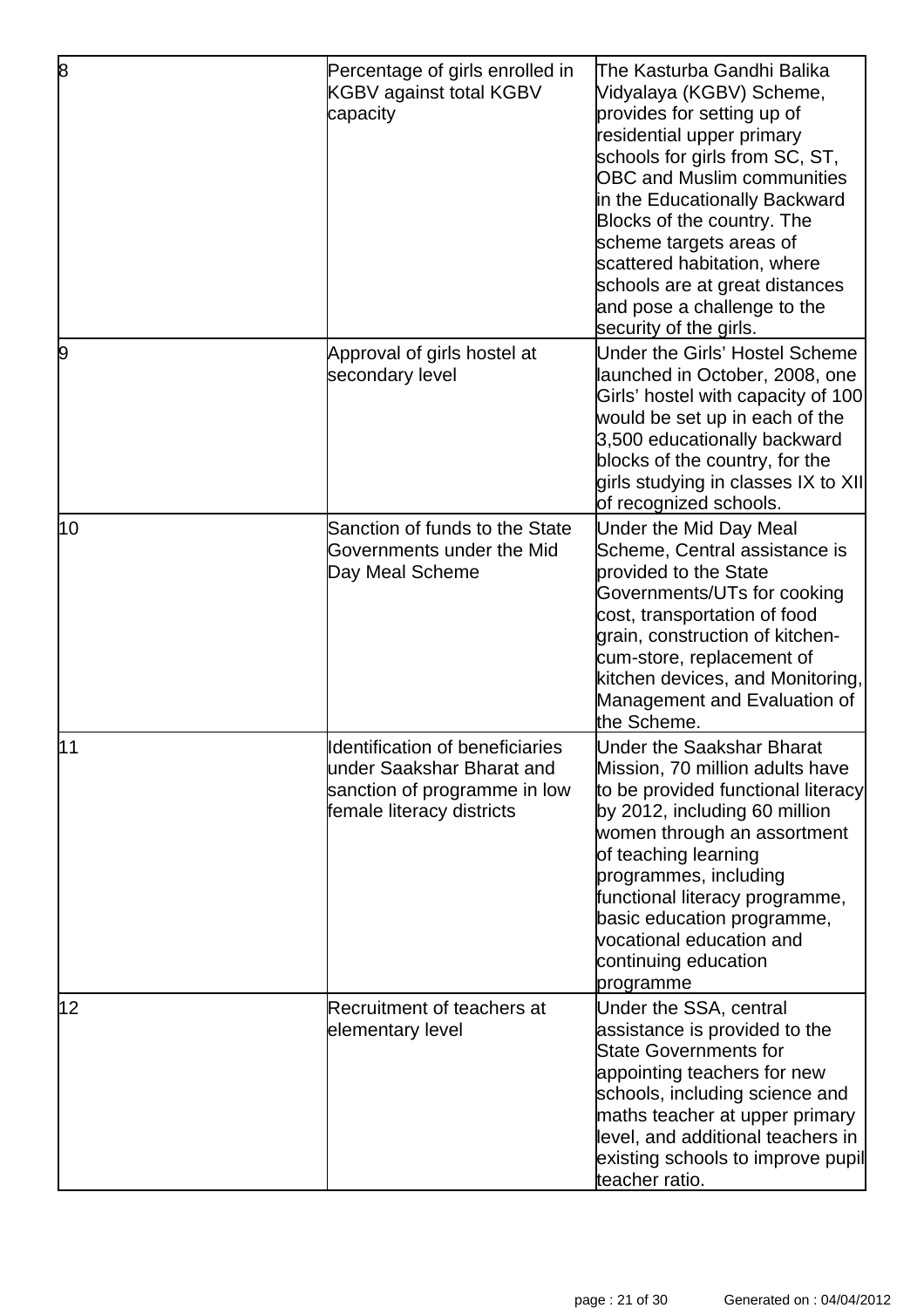| 13 | In-Service training of elementary Under the SSA, central                                             |                                                                                                                                                                                                                                                                                                                                                        |
|----|------------------------------------------------------------------------------------------------------|--------------------------------------------------------------------------------------------------------------------------------------------------------------------------------------------------------------------------------------------------------------------------------------------------------------------------------------------------------|
|    | school teachers                                                                                      | assistance is provided to the<br>State Governments for providing<br>in-service training for all the<br>school teachers and induction<br>training for the newly recruited<br>teachers.                                                                                                                                                                  |
| 14 | Training of Teachers of CBSE<br>schools for CCE                                                      | The CBSE is imparting training<br>to School Teacherss on the new<br>Comprehensive and Continuous<br>Evaluation (CCE) system for<br>Classes IX and X, as part of the<br>recent educational reforms.                                                                                                                                                     |
| 15 | Training / Orientation of key<br>resource persons / master<br>trainers / literacy managers<br>(PRIs) | <b>Under the Saakshar Bharat</b><br>Mission, training is to be<br>imparted to key resource<br>persons / master trainers /<br>literacy managers who would<br>act as master trainers to train<br>the voluntary instructors to<br>enable them to teach the neo-<br>literates.                                                                             |
| 16 | Release of funds for teacher<br>training institutions                                                | <b>Under the Centrally Sponsored</b><br>Scheme on Teacher Education,<br>Central assistance is provided<br>to State Governments as<br>resource support to District<br><b>Institutes of Education and</b><br>Training (DIETs), Colleges of<br>Teacher Education (CTEs),<br><b>Institutes for Advanced Studies</b><br>in Education (IASEs) and<br>SCERTs. |
| 17 | Approval of no. of schools for<br>creating ICT infrastructure                                        | Under the ICT Scheme for<br>Schools support is provided to<br>the States/UTs for establishing<br>an enabling environment to<br>promote the usage of ICT in<br>schools, especially in Higher<br><b>Secondary and Secondary</b><br>Government schools in rural<br>areas.                                                                                 |
| 18 | <b>Restructuring of the Teacher</b><br><b>Education Scheme</b>                                       | The Ministry has prepared a<br>proposal for revision of the<br>Centrally Sponsored Scheme on<br>Teacher Education for the 5year<br>period 2012-13 to 2016-17. The<br>proposal has been sent for<br>seeking Cabinet approval. It is<br>proposed to operationalise the<br>scheme in July, 2012.                                                          |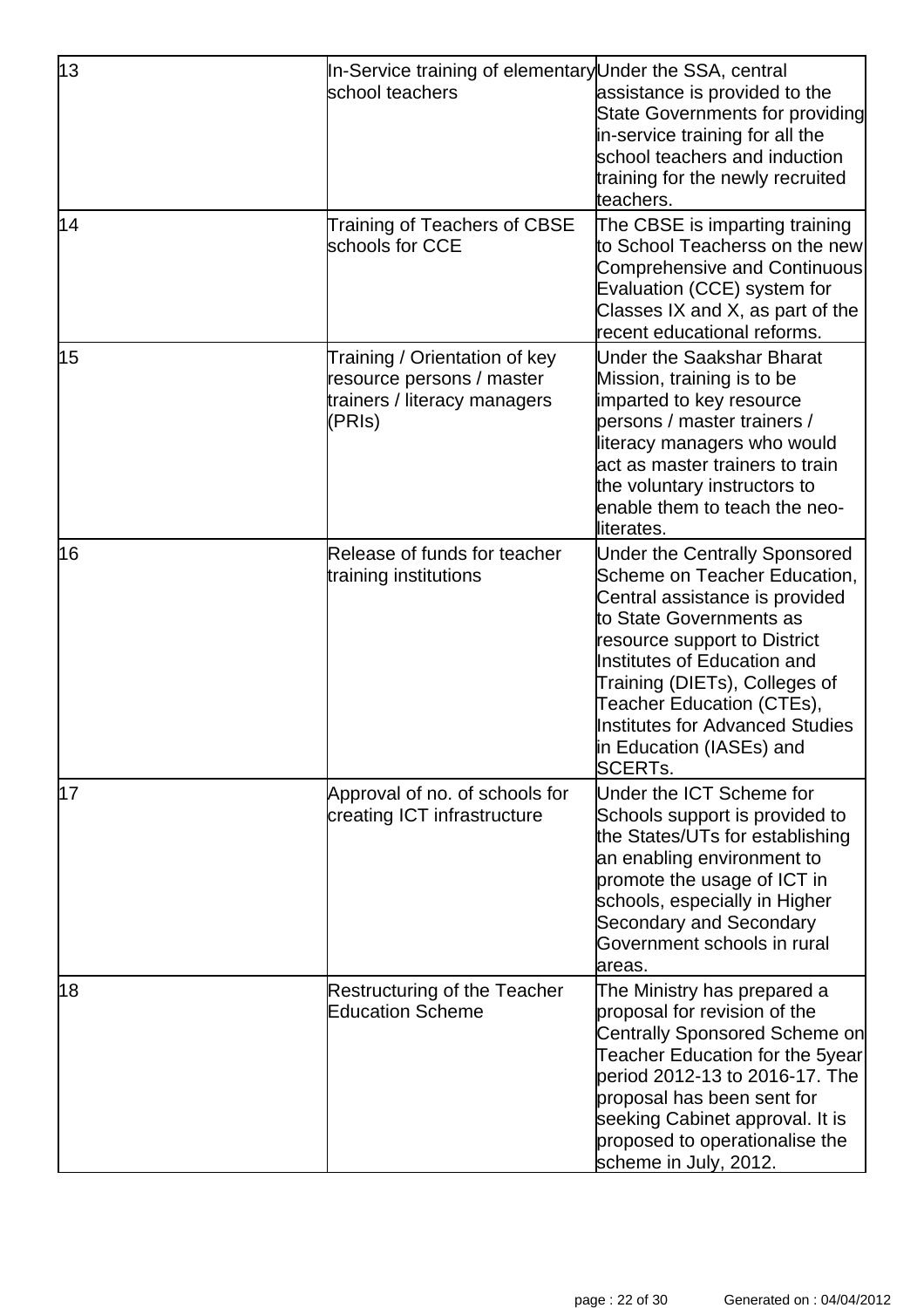| 19 | Approval for:<br>DIETs in 25 newly created Scheme of Teacher Education,<br>Districts.<br>Upgradation of 15 DRCs into districts created upto 31st<br><b>DIETs</b><br>Upgradation of 15 existing<br>secondary teacher educationSponsored Scheme of Teacher<br>institutions into CTEs<br>Upgradation of 10 departments DIETs were not required,<br>of education in Universities into<br><b>IASEs</b> | <b>Under the Centrally Sponsored</b><br>DIETs will be established in all<br>March, 2011.<br><b>Under the Centrally</b><br>Education, wherever full-fledged<br><b>District Resource</b><br>Centres(DRCs) were<br>established, particularly in small<br>districts of the country. Now<br>under the Revised Scheme, the<br>existing DRCs can be upgraded<br>to DIETs.<br>In order to offset the<br>high deficiency of in adequate<br>number of CTEs, the revised<br>scheme has made a provision of<br>upgrading the existing<br>government/government-aided<br>secondary teacher education<br>institutions as CTEs.<br>In order to improve the<br>capacity of Teacher Educators,<br>the revised scheme has a<br>provision of upgrading existing<br>Department of Education in a<br>University conducting B.Ed<br>and/or M.Ed programme into an<br><b>IASEs.</b> |
|----|---------------------------------------------------------------------------------------------------------------------------------------------------------------------------------------------------------------------------------------------------------------------------------------------------------------------------------------------------------------------------------------------------|--------------------------------------------------------------------------------------------------------------------------------------------------------------------------------------------------------------------------------------------------------------------------------------------------------------------------------------------------------------------------------------------------------------------------------------------------------------------------------------------------------------------------------------------------------------------------------------------------------------------------------------------------------------------------------------------------------------------------------------------------------------------------------------------------------------------------------------------------------------|
| 20 | <b>Establishment of 40 BITEs in</b><br>SC/ST/Minority concentration<br>districts                                                                                                                                                                                                                                                                                                                  | <b>Under the Centrally Sponsored</b><br>Scheme of Teacher Education,<br>196 districts having<br>concentration of SC/ST and<br>Minority have been identified for<br>establishment of BITE for<br>ensuring access to good quality<br>teacher education facilities for<br>rural and remote areas<br>particularly persons from SC/ST<br>and Minority concernation<br>areas, into the teaching<br>profession.                                                                                                                                                                                                                                                                                                                                                                                                                                                     |
| 21 | Development of modules by<br>lead institutions for training of<br>teachers educators                                                                                                                                                                                                                                                                                                              | Under the Revised Scheme of<br>Teacher Education, for<br>conducting Refresher Courses<br>for Teacher Educators, support<br>for 50 lead institutions have<br>been envisaged.                                                                                                                                                                                                                                                                                                                                                                                                                                                                                                                                                                                                                                                                                  |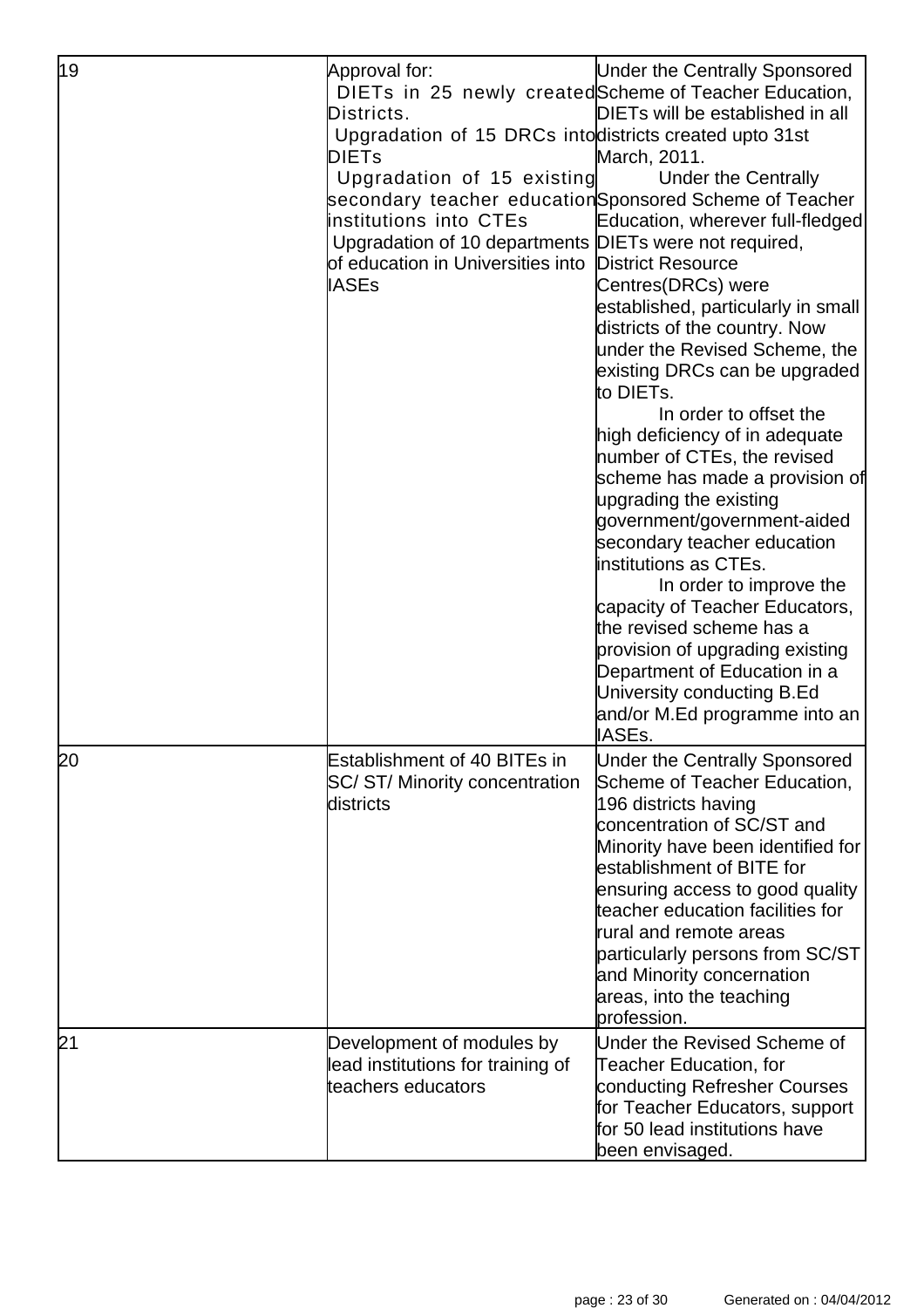| 22 | earner assessment and<br>certification under Saakshar<br><b>Bharat</b> | A systematic assessment<br>procedure has been put in place<br>and administered periodically<br>through the school education<br>system through National<br>Institute of Open Schooling<br>(NIOS), an autonomous<br>organisation of Ministry of HRD,.                                                                                                                                                                       |
|----|------------------------------------------------------------------------|---------------------------------------------------------------------------------------------------------------------------------------------------------------------------------------------------------------------------------------------------------------------------------------------------------------------------------------------------------------------------------------------------------------------------|
| 23 | Formulation of guidelines for<br>equivalency programme                 | <b>Equivalency Programme</b><br>enables the neo-literates to<br>continue their learning beyond<br>basic literacy and acquire<br>equivalency with Grade III and<br>beyond the informal educational<br>system. A committee of Stake<br>holders will be constituted to<br>formulate the guidelines and its<br>recommendations will be<br>discussed with SLMAs before<br>they are finalised.                                  |
| 24 | Coverage of districts under<br>National Level Campaign                 | A mass mobilisation campaign<br>will be organised through a<br>known NGO with active<br>collaboration of SLMAs,<br>Panchayati Raj Institutions,<br><b>SRCs, JSSs and other</b><br>stakeholders.                                                                                                                                                                                                                           |
| 25 | Setting up Model AEC                                                   | It is proposed to set up model<br>AECs on pilot basis across the<br>country. The model AECs will<br>be equipped with computers<br>and other ICT devices, internet,<br>well furnished library, furniture<br>etc. States, through Gram<br>Panchayats, may make<br>available spacious rooms in<br><b>Primary or High School</b><br>buildings or any other buildings<br>for setting up the Adult<br><b>Education Centres.</b> |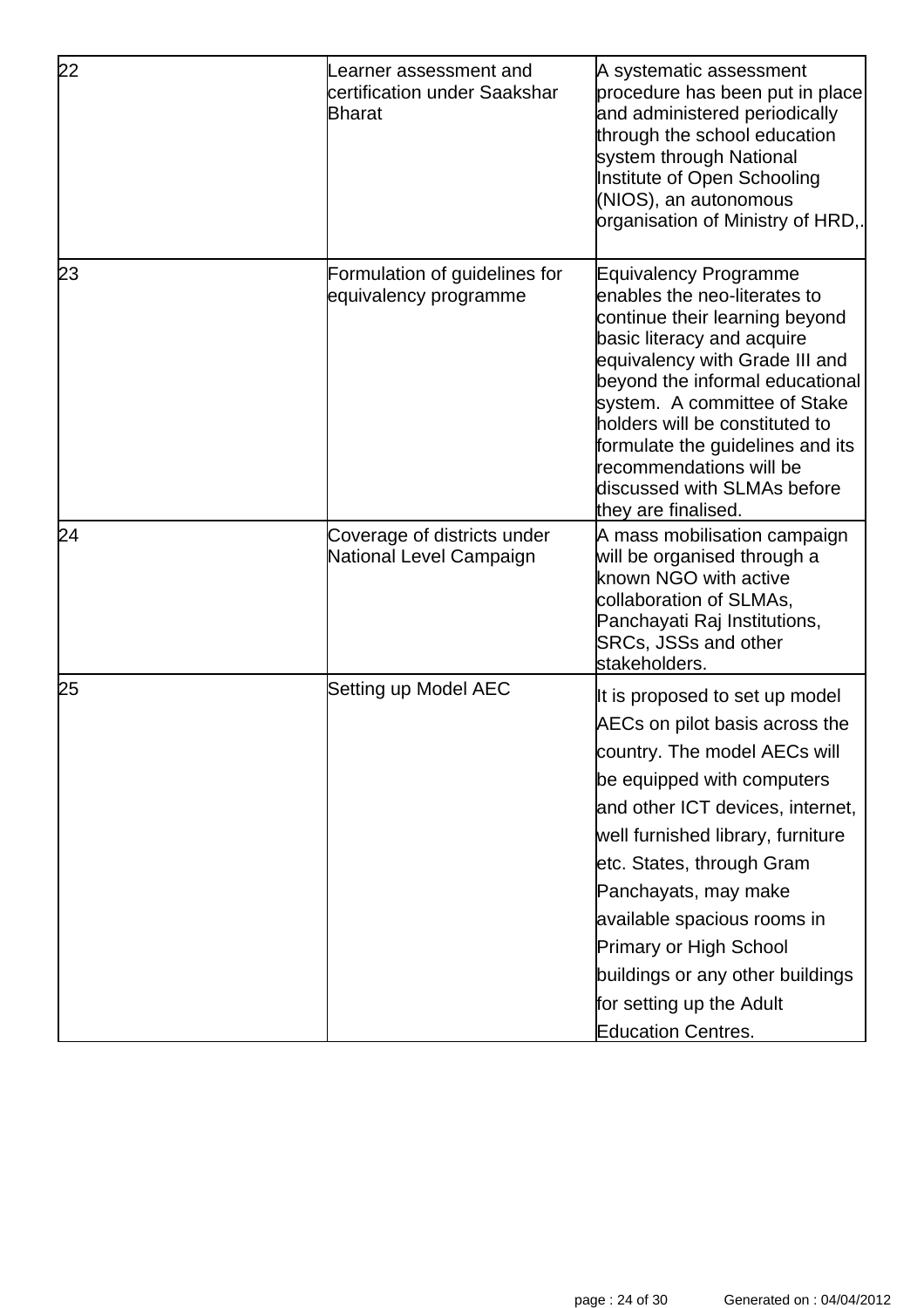| 26  | Procurement of Kitchen Devices Under the Centrally Sponsored                                                                                  | Scheme for Mid Day Meal in<br><b>Government and Government</b><br>aided, Local Bodies, NCLP<br>schools, EGS/AIE Centres and<br>Madrasas and Maktabs<br>supported under Sarva Shiksha<br>Abhiyan for elementary level,<br>kitchen devices are procured in<br>schools / centres.                       |
|-----|-----------------------------------------------------------------------------------------------------------------------------------------------|------------------------------------------------------------------------------------------------------------------------------------------------------------------------------------------------------------------------------------------------------------------------------------------------------|
| 27  | Setting up of an International<br>Centre for Policy, Research and<br>Training                                                                 | It is a new project and would<br>require inter-ministerial<br>consultation before it is<br>approved by EFC                                                                                                                                                                                           |
| 28  | <b>Review Mission on Mid Day</b><br><b>Meal Scheme for effective</b><br>monitoring                                                            | Review Mission comprising of<br>members from Government of<br>India, Stage Government,<br><b>UNICEF and Office of Supreme</b><br><b>Court Commissioner is visiting</b><br>the States / UTs for effective<br>monitoring and suggest policy<br>measures for improvement of<br>the Mid Day Meal Scheme. |
| 29  | <b>Revision of RMSA Framework</b><br>for 12th Five Year Plan                                                                                  | The framework for the<br>implementation of RMSA is<br>being revised with the objective<br>of making it more lucid and user<br>friendly.                                                                                                                                                              |
| l30 | <b>Establishing e-procurement</b><br>States/UTs with regard to<br>procurement above Rs. 50 lakh RMSA. Consultations are in<br><b>i</b> n RMSA | All procurement above Rs. 50<br>mechanism to be followed by all lakhs will be done through an e-<br>procurement mechanism under<br>progress with the State<br>Governments to ensure that e-<br>procurement mechanism is<br>established in all states.                                                |
| 31  | <b>Post Procurement Review</b>                                                                                                                | A target of 20% of procurement<br>activities under RMSA to be<br>reviewed every year.                                                                                                                                                                                                                |
| 32  | <b>Review missions for RMSA</b>                                                                                                               | <b>Review Mission from MHRD,</b><br>World Bank, DFID and EU as<br>well as State Governments to<br>visit States for reviewing and<br>monitoring the implementation<br>of RMSA.                                                                                                                        |

#### **Note : Measurement Methodology for the Success Indicators has not been discussed separately as they are self evident from Sections 2 and 3. Acronym used:**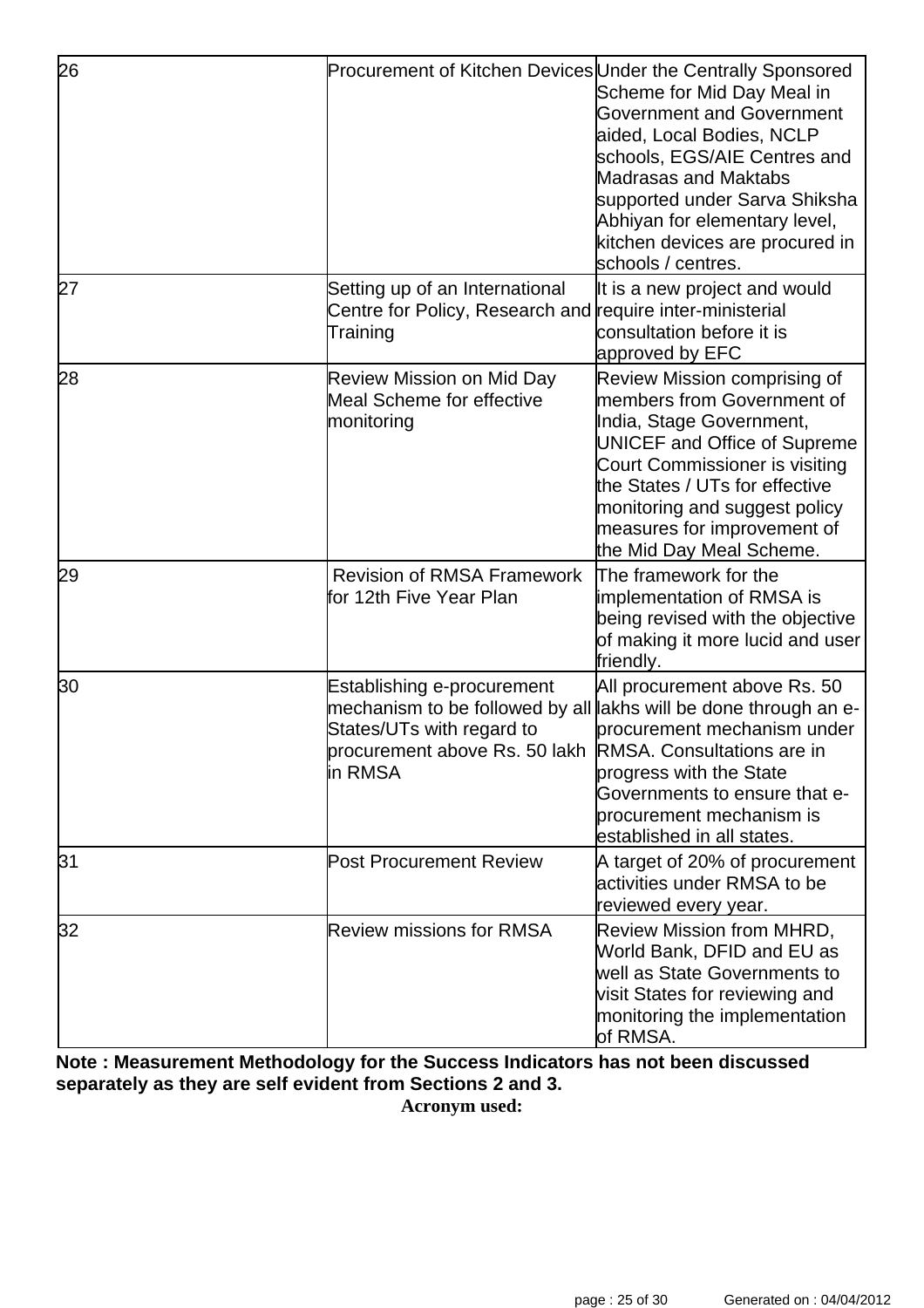| <b>AECs</b>  | : Adult Education Centres                             |
|--------------|-------------------------------------------------------|
|              | <b>AWP&amp;B</b> : Annual Work Plan and Budget        |
| <b>BITE</b>  | : Block Institute of Teacher Education                |
| <b>CABE</b>  | : Central Advisory Board of Education                 |
| <b>CBSE</b>  | : Central Board of Secondary Education                |
| <b>C-DAC</b> | : Center for Development of Advanced Computer         |
| <b>CTE</b>   | : College of Teacher Education                        |
| <b>CTSA</b>  | : Central Tibetan School Administration               |
| <b>DIET</b>  | : District Institute of Education and Training        |
| <b>DISE</b>  | : District Information System for Education           |
| <b>DRC</b>   | : District Resource Centre                            |
| <b>EFC</b>   | : Expenditure Finance Committee                       |
| <b>FCI</b>   | : Food Corporation of India                           |
| <b>IASE</b>  | : Institutes for Advanced Studies in Education        |
| <b>ICT</b>   | : Information and Communication Technology            |
| JSS          | : Jan Shikshan Sansthan                               |
| <b>KGBV</b>  | : Kasturba Gandhi Balika Vidyalaya                    |
| <b>KVS</b>   | : Kendriya Vidyalaya Sangathan                        |
| <b>MDM</b>   | : Mid Day Meal                                        |
| MIS          | : Management Information System                       |
| <b>MME</b>   | : Management Monitoring and Evaluation                |
| <b>NCLP</b>  | : National Child Labour Project                       |
| <b>NCTE</b>  | : National Council for Teacher Education              |
| <b>NCERT</b> | : National Council of Education Research and Training |
| <b>NIOS</b>  | : National Institute of Open Schooling                |
| <b>NVS</b>   | : Navodaya Vidyalaya Samiti                           |
| <b>PAB</b>   | : Project Approval Board                              |
| <b>PPP</b>   | : Public Private Partnership                          |
| PRI          | : Panchayati Raj Institute                            |
| <b>RMSA</b>  | : Rashtriya Madhyamik Shiksha Abhiyan                 |
| <b>RTE</b>   | : Right to Education                                  |
| <b>SC</b>    | : Scheduled Caste                                     |
| <b>ST</b>    | : Scheduled Tribes                                    |
| <b>SRCs</b>  | : State Resource Centres                              |
| <b>SRS</b>   | : Software Requirement System                         |
| <b>SSA</b>   | : Sarva Shiksha Abhiyan                               |
| <b>SES</b>   | : Selected Educational Statistics                     |
| <b>TEAB</b>  | : Teacher Education Advisory Board                    |
| UT           | : Union Territory                                     |
|              |                                                       |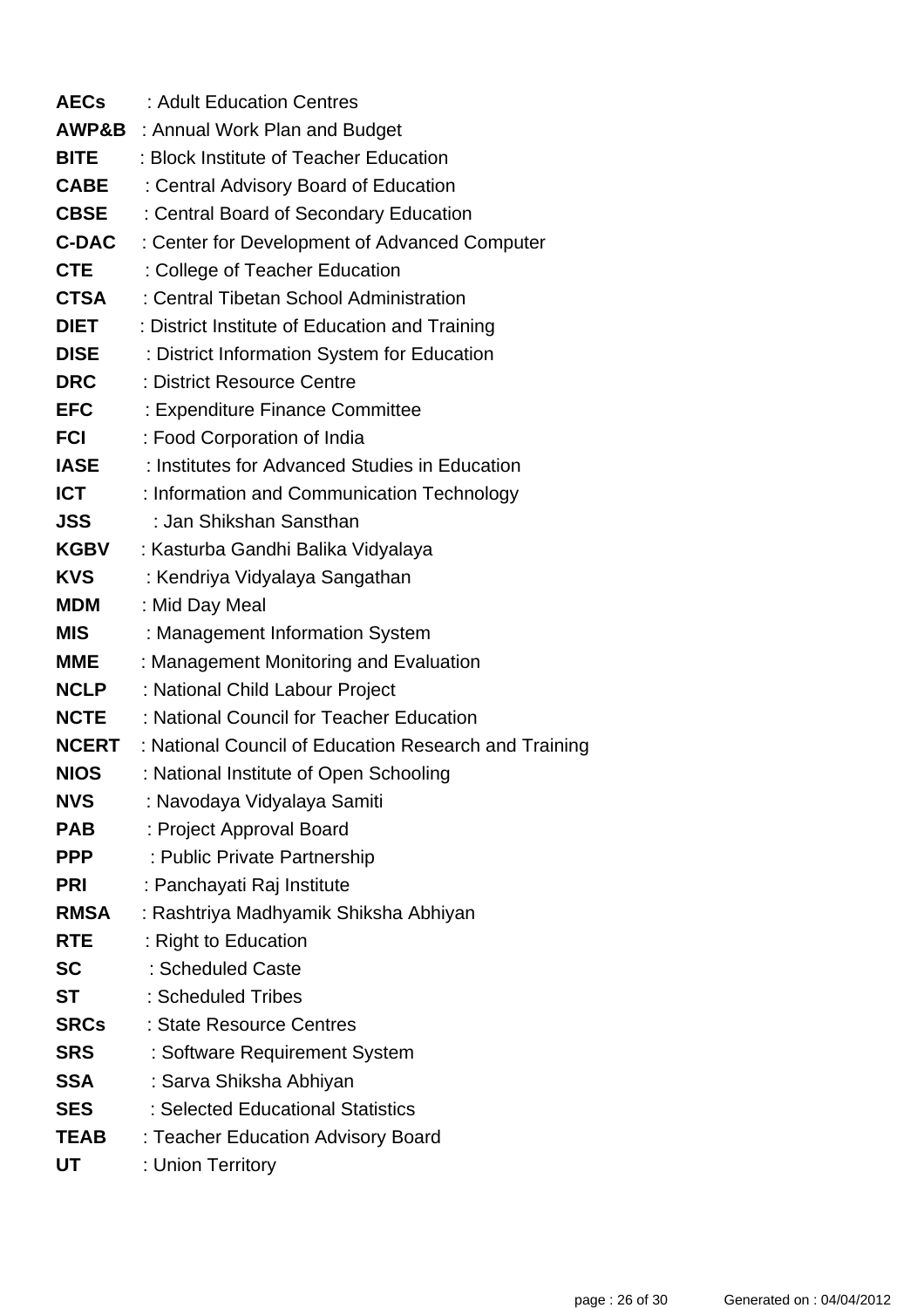| <b>Department</b><br>/ Ministries                   | <b>Relevant</b><br><b>Success</b><br><b>Indicator</b>                                                  | What do you<br>need?                                                                                                                                                          | Why do you<br>need it?                                                                                  | How much you What happens<br>need?             | if you do not<br>get it?                                                                                         |
|-----------------------------------------------------|--------------------------------------------------------------------------------------------------------|-------------------------------------------------------------------------------------------------------------------------------------------------------------------------------|---------------------------------------------------------------------------------------------------------|------------------------------------------------|------------------------------------------------------------------------------------------------------------------|
| · IFD Wing of<br><b>MHRD/Ministry</b><br>of Finance | Timely release<br>of funds for<br>implementation<br>of Programmes<br>and schemes                       | · Timely funds<br>for sustained<br>continuity of<br>programmes<br>and schemes                                                                                                 | To achieve<br>objectives of<br>programmes<br>and schemes                                                | commitment                                     | Full support and it would hamper<br>the<br>achievement of<br>National targets<br>and programme<br>outcomes.      |
| State/UT<br>Governments                             | Construction of<br>schools/class<br>rooms/hostels<br>Providing Mid-<br>Day Meals to<br>school children | Submission of<br><b>Annual Plan</b><br>proposals<br>Contribution of<br>matching budget<br>and efficient<br>programme<br>implementation<br>Submission of<br>periodical reports | For effective<br>implementation<br>and to achieve<br>the objectives of<br>the programmes<br>and schemes | commitment                                     | Full support and it would hamper<br>the<br>achievement of<br>national targets<br>and programme<br>outcomes       |
| · Ministry of<br>Rural<br>Development               | Increase in the<br>number of<br>schools with<br>drinking water<br>and toilet<br>facilities             | Provision<br>of Drinking<br>Water and<br><b>Toilet facilities</b><br>in schools.                                                                                              | education<br>facilities and<br>infrastructure                                                           | commitment                                     | To strengthen Full support and It would hamper<br>the<br>achievements<br>of National<br>Targets and<br>Outcomes. |
| · Ministry of<br>Pancayati Raj                      | Capacity<br>building of<br>implementing<br>agencies                                                    | To<br>promote local<br>self government                                                                                                                                        | Sensitisation of<br>PRIs for<br>implementation<br>of Saakshar<br><b>Bharat</b>                          | Full support and it would hamper<br>commitment | the<br>achievement of<br>National targets<br>and programme<br>outcomes.                                          |

 **Section 5: Specific Performance Requirements from other Departments**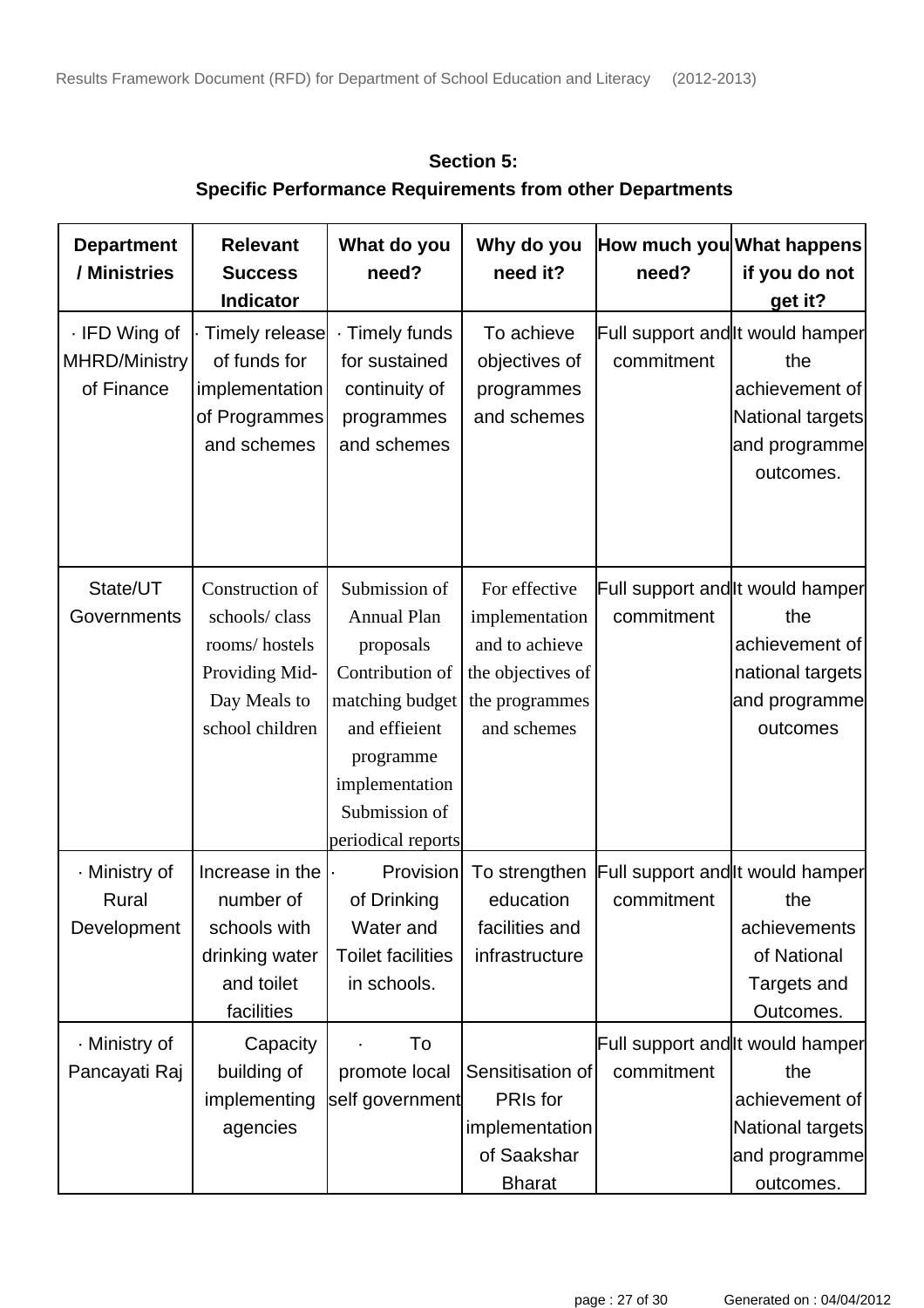| Ministry of<br>Health and<br>Family Welfare<br><b>NRHM</b> | Health check-<br>up of all school<br>children for<br>optimising the<br>benefits of<br><b>MDM</b> | Provision of<br>micro nutrients<br>Vitamin A; IFA;<br>deworming and<br>promotion of<br>lodised salt as<br>well as ensuring<br>regular school<br>health check up<br>in convergence<br>with NRHM | Optimising the<br>benefit of<br><b>MDMS</b> | Covering all<br>school children | In the absence<br>of the health<br>check up,<br>provision of Iron<br><b>Folic Acid</b><br>tablets, vitamin<br>A as well as de-<br>worming, the<br>health of the<br>children is likely<br>to be poor and<br>they may<br>ultimately drop |  |
|------------------------------------------------------------|--------------------------------------------------------------------------------------------------|------------------------------------------------------------------------------------------------------------------------------------------------------------------------------------------------|---------------------------------------------|---------------------------------|----------------------------------------------------------------------------------------------------------------------------------------------------------------------------------------------------------------------------------------|--|
|                                                            |                                                                                                  |                                                                                                                                                                                                |                                             |                                 | out from the<br>school.                                                                                                                                                                                                                |  |
| Food                                                       | <b>Provision of Mid</b>                                                                          | Timely supply                                                                                                                                                                                  | For making                                  | In accordance                   | Food cannot be                                                                                                                                                                                                                         |  |
| Corporation of                                             | Day Meal to                                                                                      | of good quality                                                                                                                                                                                | available the                               |                                 | with the number made available to                                                                                                                                                                                                      |  |
| India (FCI) (for                                           | schools                                                                                          | food grains                                                                                                                                                                                    | food grains to                              | of students in                  | children by the                                                                                                                                                                                                                        |  |
| <b>MDM Scheme)</b>                                         |                                                                                                  | to State/ UT                                                                                                                                                                                   | all the schools                             | classes 1-8.                    | schools for want                                                                                                                                                                                                                       |  |
|                                                            |                                                                                                  | Governments                                                                                                                                                                                    | in time.                                    |                                 | of food grains in                                                                                                                                                                                                                      |  |
|                                                            |                                                                                                  |                                                                                                                                                                                                |                                             |                                 | time;                                                                                                                                                                                                                                  |  |
| Department of                                              | <b>Extent of</b>                                                                                 | <b>Broadband</b>                                                                                                                                                                               | The CSS "ICT                                | Full support                    | The ICT                                                                                                                                                                                                                                |  |
| Telecommunical                                             | broadband                                                                                        | connectivity is a                                                                                                                                                                              | in Schools"                                 |                                 | infrastructure                                                                                                                                                                                                                         |  |
| tions                                                      | connectivity in                                                                                  | critical factor                                                                                                                                                                                | aims to bridge                              |                                 | created would                                                                                                                                                                                                                          |  |
|                                                            | Government                                                                                       | affecting the                                                                                                                                                                                  | the digital                                 |                                 | be stand alone                                                                                                                                                                                                                         |  |
|                                                            | and                                                                                              | success of the                                                                                                                                                                                 | divide. A lot of                            |                                 | machines,                                                                                                                                                                                                                              |  |
|                                                            | Government                                                                                       | <b>ICT</b>                                                                                                                                                                                     | computer based                              |                                 | resulting in its                                                                                                                                                                                                                       |  |
|                                                            | aided                                                                                            | programme.                                                                                                                                                                                     | learning is                                 |                                 | sub optimal                                                                                                                                                                                                                            |  |
|                                                            | secondary and                                                                                    |                                                                                                                                                                                                | intended to be                              |                                 | utilisation. No                                                                                                                                                                                                                        |  |
|                                                            | higher                                                                                           |                                                                                                                                                                                                | web based. A                                |                                 | resource                                                                                                                                                                                                                               |  |
|                                                            | secondary                                                                                        |                                                                                                                                                                                                | central web                                 |                                 | sharing across                                                                                                                                                                                                                         |  |
|                                                            | schools                                                                                          |                                                                                                                                                                                                | based                                       |                                 | the country                                                                                                                                                                                                                            |  |
|                                                            |                                                                                                  |                                                                                                                                                                                                | repository of                               |                                 | would be                                                                                                                                                                                                                               |  |
|                                                            |                                                                                                  |                                                                                                                                                                                                | teaching                                    |                                 | possible                                                                                                                                                                                                                               |  |
|                                                            |                                                                                                  |                                                                                                                                                                                                | learning                                    |                                 |                                                                                                                                                                                                                                        |  |
|                                                            |                                                                                                  |                                                                                                                                                                                                | material is                                 |                                 |                                                                                                                                                                                                                                        |  |
|                                                            |                                                                                                  |                                                                                                                                                                                                | envisaged.                                  |                                 |                                                                                                                                                                                                                                        |  |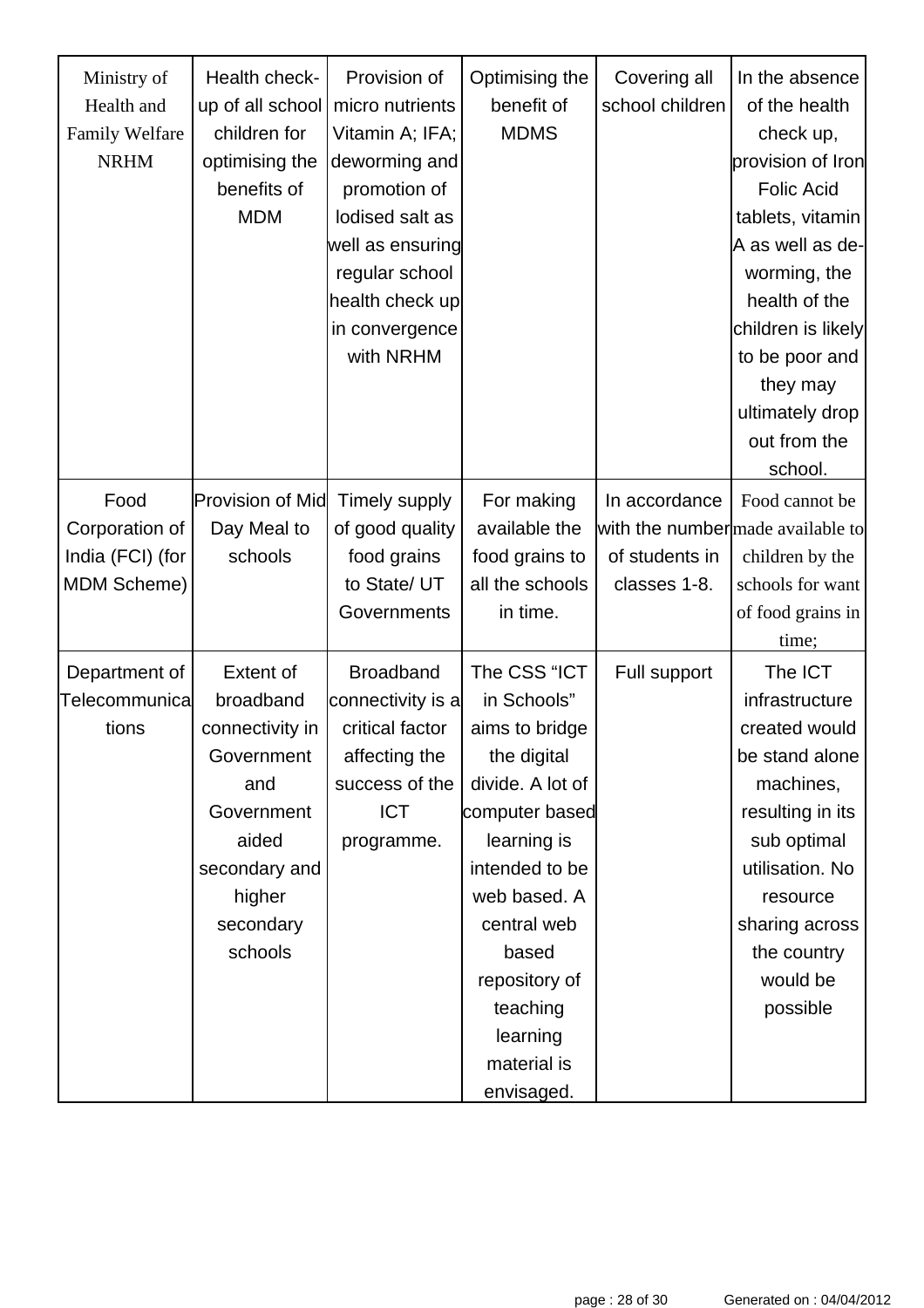|  | Development of | All reporting                                    | Timely   | The real time    |
|--|----------------|--------------------------------------------------|----------|------------------|
|  |                | Web-Portals is   and monitoring   development of |          | monitoring of    |
|  | largely        | between Center                                   | websites | schemes would    |
|  |                | dependent on and States is to                    |          | not be possible, |
|  | NIC.           | be web based                                     |          | telling on the   |
|  |                | gradually                                        |          | state of         |
|  |                |                                                  |          | implementation.  |